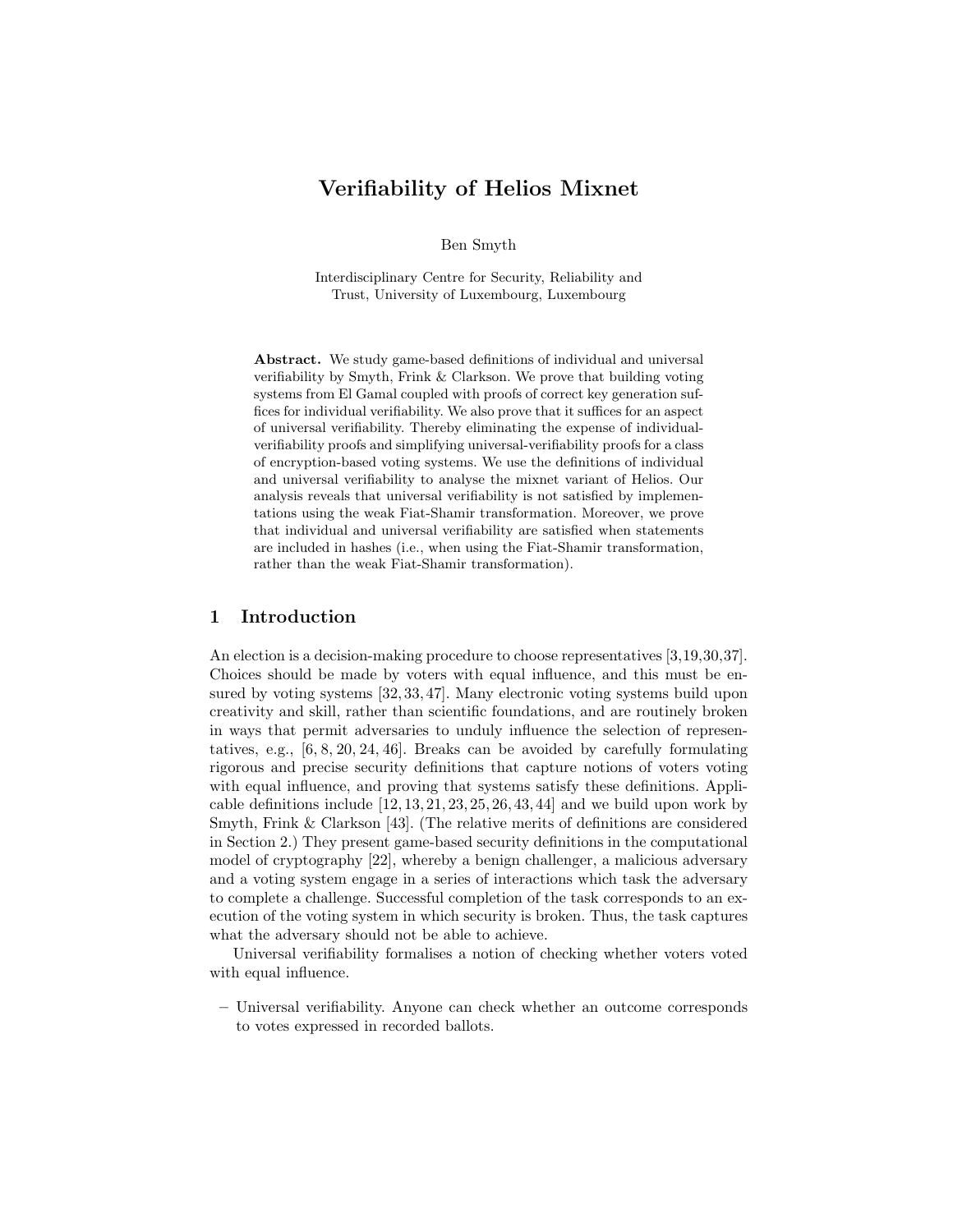Smyth, Frink & Clarkson formalise a game-based definition of universal verifiability [43]. That game tasks the adversary to compute inputs to the tallying procedure, including an election outcome and some ballots, that cause checks to succeed when the outcome does not correspond to the votes expressed by those ballots, or that cause checks to fail when the outcome does correspond to the votes expressed.

Merely casting a ballot is insufficient to ensure it is recorded, because an adversary may discard ballots. Individual verifiability formalises the notion of voters convincing themselves that their ballot is amongst those recorded.

– Individual verifiability. A voter can check whether their ballot is recorded.

Smyth, Frink & Clarkson formalise individual verifiability as a game that tasks the adversary to cause a collision between ballots [43]. That game proceeds as follows: First, the adversary provides any inputs necessary to construct a ballot, including a vote  $v_0$ . Secondly, the challenger constructs a ballot using those inputs. Finally, the adversary and the challenger repeat the process to construct a second ballot for vote  $v_1$ . The adversary wins if the two independently constructed ballots are equal. Hence, winning signifies the existence of a scenario in which two voters cannot uniquely identify their ballot, thus a voter cannot be convinced that their ballot is recorded.

Equipped with definitions of individual and universal verifiability, we can analyse existing voting systems to determine whether they are secure. As is exemplified by the following two voting systems. The first (Enc2Vote) instructs each voter to encrypt their vote using an asymmetric encryption scheme and instructs the tallier to decrypt the encrypted votes and publish the number of votes for each candidate. The second (Enc2Vote<sup>∗</sup> ) extends the former to include proofs of correct computation, in particular, the tallier computes proofs of correct key generation and decryption. The former system achieves neither individual nor universal verifiability. Indeed, a public key can be maliciously constructed such that ciphertexts collide and spurious outcomes need not correspond to the encrypted votes. By comparison, the latter system achieves both individual and universal verifiability, because well-formed ciphertexts are unique (individual verifiability) and anyone can check proofs to determine whether the election outcome corresponds to votes expressed in recorded ballots (universal verifiability). Voting systems Enc2Vote and Enc2Vote<sup>\*</sup> leak the ballot-vote relation during tallying; more advanced voting systems, such as Helios, do not.

Helios is intended to satisfy verifiability and ballot secrecy. For ballot secrecy, each voter encrypts their vote using a homomorphic encryption scheme. Those encrypted votes are homomorphically combined and the homomorphic combination is decrypted to reveal the outcome [2]. Alternatively, a mixnet is applied to the encrypted votes and the mixed encrypted votes are decrypted to reveal the outcome  $[1,7]$ . We refer to the former voting system as *Helios* and the latter as Helios Mixnet. For universal verifiability, the encryption and decryption steps are accompanied by non-interactive proofs demonstrating correct computation.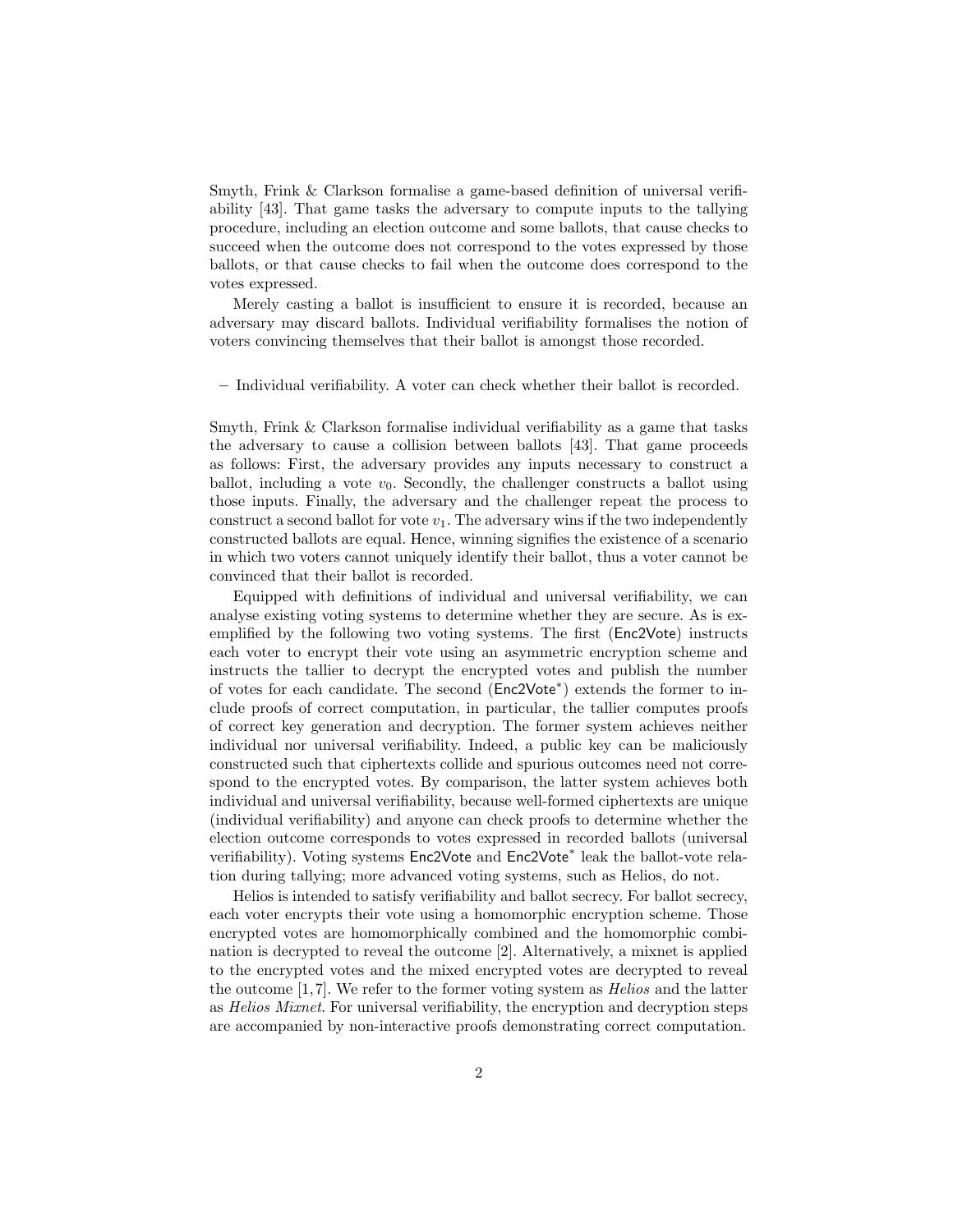Contribution and structure. Section 3 proves that individual verifiability and an aspect of universal verifiability are satisfied by voting systems built from El Gamal coupled with proofs of correct key generation, thereby eliminating the expense of individual-verifiability proofs and simplifying universal-verifiability proofs for a class of encryption-based voting systems. Section 4 presents an analysis of Helios Mixnet that uncovers a vulnerability in implementations, discusses a fix, and proves that individual and universal verifiability are satisfied when the fix is applied. The remaining sections present syntax and definitions of individual and universal verifiability  $(\S 2)$  and a brief conclusion  $(\S 5)$ . Appendix A defines cryptographic primitives and relevant security definitions, Appendix B contains proofs, and Appendix C proves individual verifiability is not implied by privacy.

### 2 Election scheme syntax and verifiability definitions

We recall syntax for *election schemes* (Definition 1) from Smyth, Frink & Clarkson [43]. Election schemes capture a class of voting systems that consist of the following four steps. First, a tallier generates a key pair. Secondly, each voter constructs and casts a ballot for their vote. These ballots are recorded on a bulletin board. Thirdly, the tallier tallies the recorded ballots and announces an outcome, i.e., a frequency distribution of votes. Finally, voters and other interested parties check that the outcome corresponds to votes expressed in recorded ballots.<sup>1</sup>

Definition 1 (Election scheme [43]). An election scheme is a tuple of probabilistic polynomial-time algorithms (Setup, Vote, TallyVerify) such that:

- Setup, denoted  $(pk, sk, mb, mc) \leftarrow$  Setup $(\kappa)$ ,<sup>2</sup> is run by the tallier. It takes a security parameter  $\kappa$  as input and outputs a key pair  $pk, sk$ , a maximum number of ballots mb, and a maximum number of candidates mc.
- Vote, denoted  $b \leftarrow \text{Vote}(pk, v, nc, \kappa)$ , is run by voters. It takes as input a public key  $pk$ , a voter's vote v, some number of candidates nc, and a security parameter  $\kappa$ . The vote should be selected from a sequence  $1, \ldots, nc$  of candidates. The algorithm outputs a ballot b or error symbol  $\perp$ .

Smyth, Frink & Clarkson use the syntax to model first-past-the-post voting systems and Smyth shows the syntax is sufficiently versatile to capture ranked-choice voting systems [40]. Moreover, Smyth, Frink & Clarkson extend the syntax to voting systems with eligibility verifiability, which enables anyone to check whether counted votes were cast by voters. (Quaglia  $&$  Smyth [35] define a transformation from election schemes to the extended syntax which ensures secrecy and verifiability.) Eligibility verifiability seems to require expensive infrastructures for voter credentials and some systems – including Helios and Helios Mixnet – forgo eligibility verifiability in favour of cheaper, non-verifiable ballot authentication mechanisms. Hence, we do not pursue eligibility verifiability further.

<sup>&</sup>lt;sup>2</sup> Let  $A(x_1, \ldots, x_n; r)$  denote the output of probabilistic algorithm A on inputs  $x_1, \ldots, x_n$  and random coins r. Let  $A(x_1, \ldots, x_n)$  denote  $A(x_1, \ldots, x_n; r)$ , where r is chosen uniformly at random. And let  $\leftarrow$  denote assignment.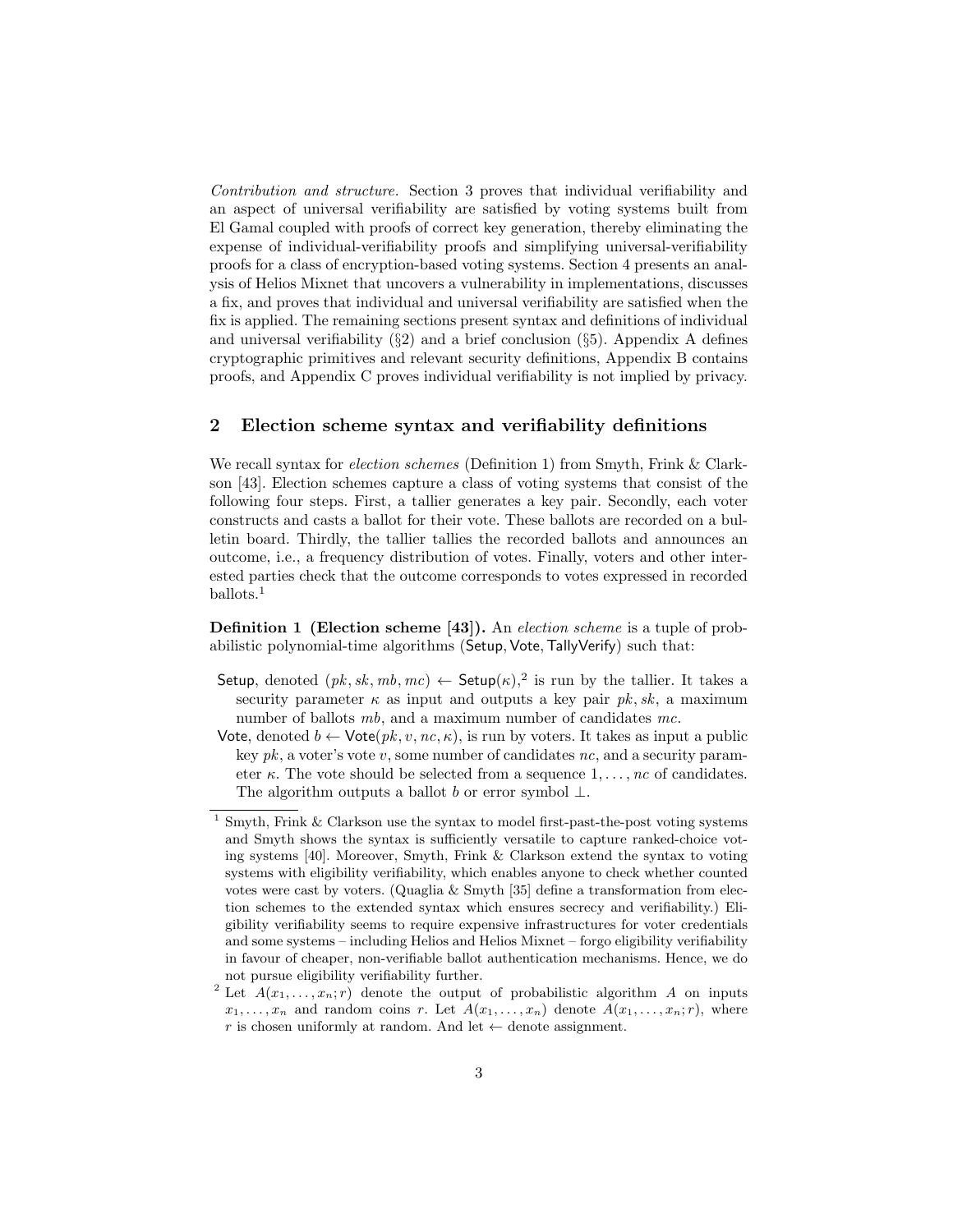- Tally, denoted  $(\mathfrak{v}, pf) \leftarrow \text{Tally}(sk, \mathfrak{bb}, nc, \kappa)$ , is run by the tallier. It takes as input a private key sk, a bulletin board  $\mathfrak{b}\mathfrak{b}$ , some number of candidates nc, and a security parameter  $\kappa$ , where  $\mathfrak{bb}$  is a set. And outputs an election outcome  $\nu$  and a non-interactive tallying proof pf demonstrating that the outcome corresponds to votes expressed in ballots on the bulletin board. The election outcome **v** should be a vector of length nc such that  $\mathfrak{v}[v]$  indicates the number of votes for candidate  $v^3$ .
- Verify, denoted  $s \leftarrow \text{Verify}(pk, bb, nc, v, pf, \kappa)$ , is run to audit an election. It takes as input a public key  $pk$ , a bulletin board  $bb$ , some number of candidates nc, an election outcome  $v$ , a tallying proof pf, and a security parameter  $\kappa$ . And outputs a bit s, where 1 signifies success and 0 signifies failure.

Election schemes must satisfy correctness: there exists a negligible function negl, such that for all security parameters  $\kappa$ , integers nb and nc, and votes  $v_1, \ldots, v_{nb} \in \{1, \ldots, nc\}$ , it holds that, given a zero-filled vector **v** of length nc, we have:

 $Pr[(pk, sk, mb, mc) \leftarrow$  Setup $(\kappa);$ 

for  $1 \leq i \leq nb$  do  $b_i \leftarrow \mathsf{Vote}(pk, v_i, nc, \kappa);$  $\mathfrak{v}[v_i] \leftarrow \mathfrak{v}[v_i] + 1;$  $(\mathfrak{v}', pf) \leftarrow \mathsf{Tally}(sk, \{b_1, \ldots, b_{nb}\}, nc, \kappa):$  $nb \leq mb \land nc \leq mc \Rightarrow \mathfrak{v} = \mathfrak{v}' > 1 - \mathsf{negl}(\kappa).$ 

For individual verifiability, voters must be able to check whether their ballot is recorded. Smyth, Frink & Clarkson capture this notion using a game that challenges the adversary to provide inputs to algorithm Vote that cause ballots to collide.

Definition 2 (Individual verifiability [43]). An election scheme (Setup, Vote, Tally, Verify) satisfies individual verifiability, if for all probabilistic polynomialtime adversaries  $A$ , there exists a negligible function negl, such that for all security parameters  $\kappa$ , we have  $Pr[(pk, nc, v, v') \leftarrow A(\kappa); b \leftarrow \text{Vote}(pk, nc, v, \kappa);$  $b' \leftarrow \mathsf{Vote}(pk, nc, v', \kappa) : b = b' \land b \neq \bot \land b' \neq \bot] \leq \mathsf{negl}(\kappa).$ 

For universal verifiability, anyone must be able to check whether the election outcome represents the votes used to construct ballots on the bulletin board. The formal definition of universal verifiability by Smyth, Frink & Clarkson requires algorithm Verify to accept if and only if the election outcome is correct.<sup>4</sup> The if requirement is captured by completeness (Definition 3), which stipulates that election outcomes produced by algorithm Tally will actually be accepted by

<sup>&</sup>lt;sup>3</sup> Let  $\mathfrak{v}[v]$  denote component v of vector **v**.

 $4 \text{ Quaglia} \& Smyth [34] \text{ provide a tutorial-style introduction to the individual and uni-}$ versal verifiability definitions by Smyth, Frink & Clarkson, and Smyth [42] provides a detailed technical introduction.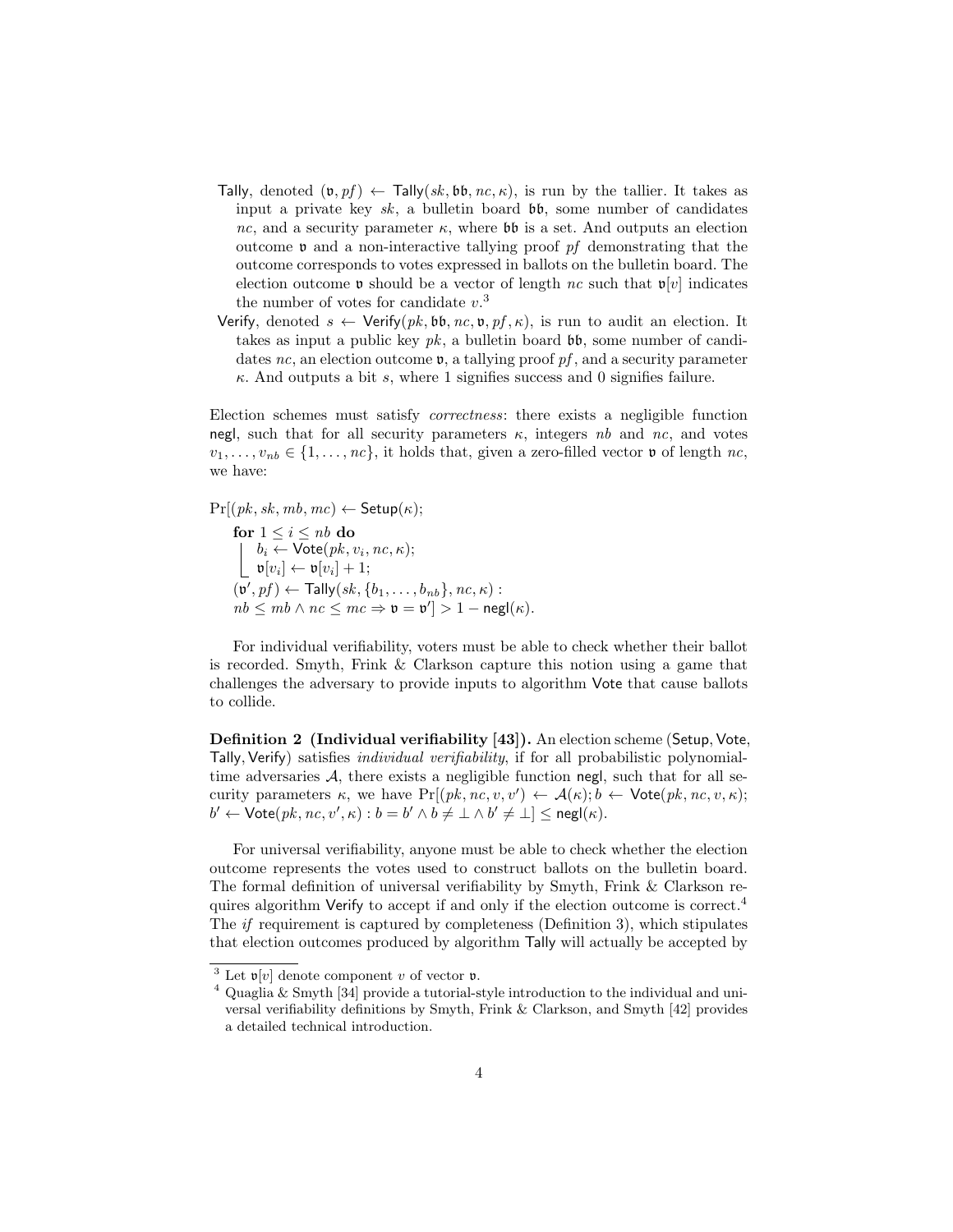algorithm Verify. And the only if requirement is captured by soundness (Definition 5), which challenges an adversary to concoct a scenario in which algorithm Verify accepts, but the election outcome is not correct.

Definition 3 (Completeness [43]). An election scheme (Setup, Vote,Tally, Verify) satisfies completeness, if for all probabilistic polynomial-time adversaries A, there exists a negligible function negl, such that for all security parameters  $\kappa$ , we have  $Pr[(pk, sk, mb, mc) \leftarrow$  Setup $(\kappa); (\mathfrak{bb}, nc) \leftarrow \mathcal{A}(pk, \kappa); (\mathfrak{v}, pf) \leftarrow$  Tally $(sk,$  $\mathfrak{bb}, \mathit{nc}, \kappa$  :  $|\mathfrak{bb}| \leq \mathit{mb} \wedge \mathit{nc} \leq \mathit{mc} \Rightarrow \mathsf{Verify}(\mathit{pk}, \mathfrak{bb}, \mathit{nc}, \mathfrak{v}, \mathit{pf}, \kappa) = 1] > 1 - \mathsf{negl}(\kappa)$ .

Smyth, Frink & Clarkson capture correct election outcomes using function correct-outcome, which is defined such that correct-outcome(pk, nc,  $\mathfrak{bb}, \kappa$ )[v] =  $\ell$ iff  $\exists^{= \ell} b \in \mathfrak{bb} \setminus \{\bot\} : \exists r : b = \mathsf{Vote}(pk, v, nc, \kappa; r),$ <sup>5</sup> where *correct-outcome*(*pk*, *nc*,  $\mathfrak{bb}, \kappa$ ) is a vector of length nc and  $1 \le v \le nc$ . Hence, component v of vector correct-outcome(pk, nc,  $b\mathfrak{b}, \kappa$ ) equals  $\ell$  iff there exist  $\ell$  ballots on the bulletin board that are votes for candidate  $v$ . The function requires ballots to be interpreted for only one candidate, which can be ensured by injectivity.<sup>6</sup>

Definition 4 (Injectivity). An election scheme (Setup, Vote, Tally, Verify) satisfies *injectivity*,<sup>7</sup> if for all probabilistic polynomial-time adversaries  $A$ , security parameters  $\kappa$  and computations  $(pk, nc, v, v') \leftarrow \mathcal{A}(\kappa); b \leftarrow \text{Vote}(pk, v, nc, \kappa);$  $b' \leftarrow \text{Vote}(pk, v', nc, \kappa)$  such that  $v \neq v' \wedge b \neq \bot \wedge b' \neq \bot$ , we have  $b \neq b'$ .

**Definition 5 (Soundness [43]).** An election scheme  $\Gamma =$  (Setup, Vote, Tally, Verify) satisfies soundness, if  $\Gamma$  satisfies injectivity and for all probabilistic polynomial-time adversaries  $A$ , there exists a negligible function negl, such that for all security parameters  $\kappa$ , we have Pr[ $(pk, nc, b\mathfrak{b}, \mathfrak{v}, pf) \leftarrow \mathcal{A}(\kappa) : \mathfrak{v} \neq$ correct-outcome(pk, nc,  $\mathfrak{bb}, \kappa$ )  $\wedge$  Verify(pk,  $\mathfrak{bb}, n_c, \mathfrak{v}, pf, \kappa$ ) = 1|  $\leq$  negl( $\kappa$ ).

Definition 6 (Universal verifiability). An election scheme  $\Gamma$  satisfies universal verifiability, if completeness, injectivity and soundness are satisfied.

Comparison with other verifiability definitions. Other definitions of verifiability exist. In particular, definitions have been proposed by Juels, Catalano & Jakobsson [21], Cortier *et al.* [12] and Kiayias, Zacharias & Zhang [23]. Smyth, Frink & Clarkson [43, §7] show that definitions by Juels, Catalano & Jakobsson and Cortier *et al.* do not detect attacks that arise when tallying and verification procedures are corrupt nor when verification procedures reject legitimate outcomes. Moreover, they show that the definition by Kiayias, Zacharias  $\&$  Zhang does

<sup>&</sup>lt;sup>5</sup> Function *correct-outcome* uses a *counting quantifier* [39] denoted  $\exists$ <sup>=</sup>. Predicate  $(\exists^{=\ell} x : P(x))$  holds exactly when there are  $\ell$  distinct values for x such that  $P(x)$  is satisfied. Variable x is bound by the quantifier, whereas  $\ell$  is free.

<sup>&</sup>lt;sup>6</sup> Injectivity resembles individual verifiability, except individual verifiability allows votes to be equal.

 $^7$  Smyth, Frink & Clarkson [43] consider a definition of injectivity which quantifies over all public keys, rather than public keys constructed by an adversary. That definition is stronger than necessary.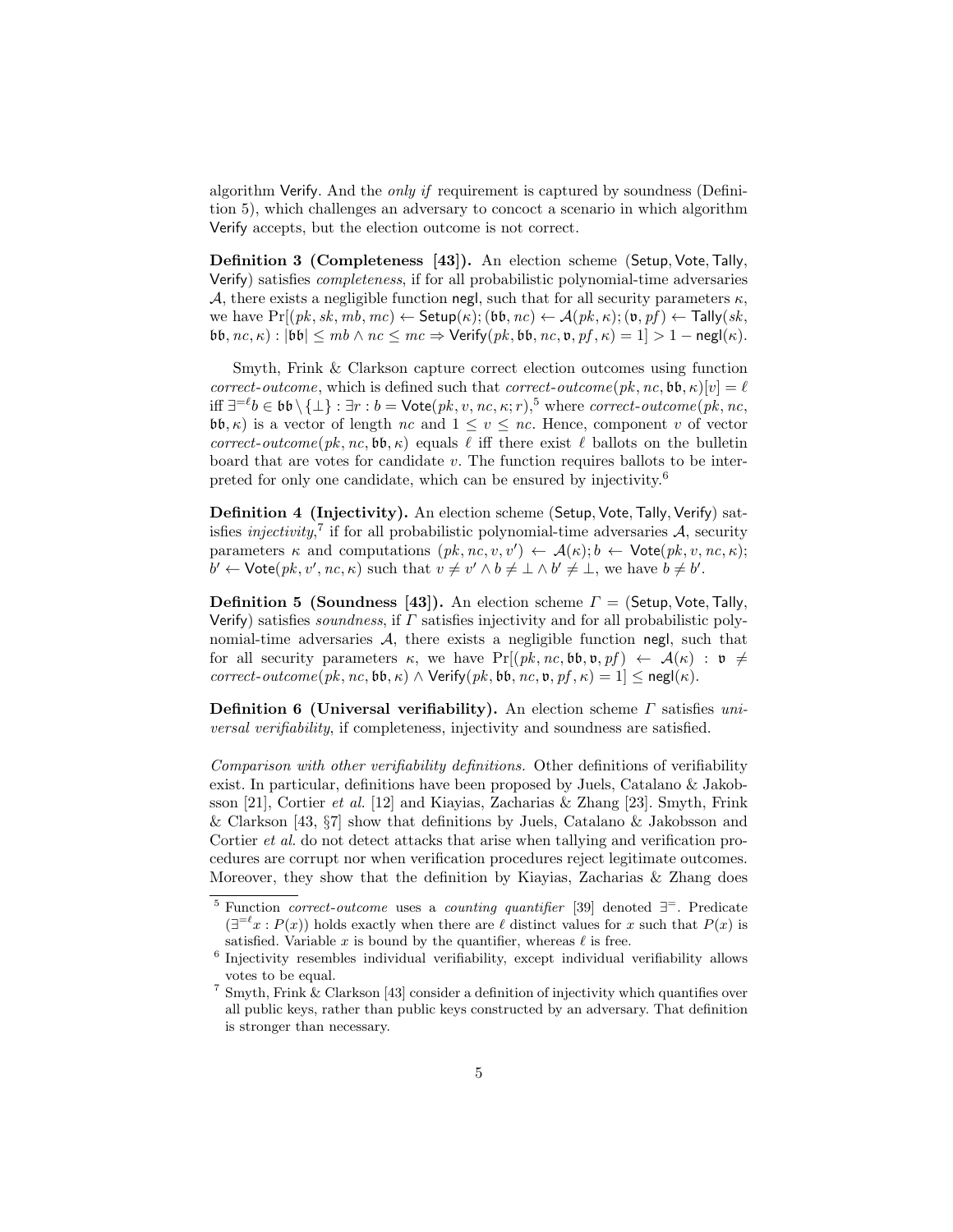not detect the latter class of attacks. By comparison, Definition 6 detects these attacks, thereby motivating its adoption.

Küsters et al.  $[26-28]$  propose an alternative, holistic notion of verifiability called global verifiability, which must be instantiated with a goal. Smyth, Frink & Clarkson [43,  $\S 8$ ] show that goals proposed by Küsters *et al.* [29,  $\S 5.2$ ] and by Cortier et al. [13,  $\S 10.2$ ] are too strong (in the sense that they cannot be satisfied by some verifiable voting systems, including Helios). Moreover, Smyth, Frink & Clarkson propose a slight weakening of the goal by Küsters  $et \ al.$  and proved that their notion of verifiability is strictly stronger than global verifiability with that goal (the "gap" is due to an uninteresting technical detail), which further motivates the adoption of Definition 6.<sup>8</sup>

### 3 Encryption ensures individual verifiability & injectivity

Definitions of individual verifiability and injectivity only focus on properties of algorithm Vote, hence, to prove these properties for election scheme (Setup, Vote, Tally, Verify), it suffices to prove the existence of an election scheme (Setup', Vote, Tally', Verify') satisfying both properties. We demonstrate the existence of such schemes by coupling election scheme Enc2Vote with proofs of correct key generation.9,10

**Definition 7** (Enc2Vote<sup>+</sup>). Suppose  $\Pi$  = (Gen, Enc, Dec) is an asymmetric encryption scheme,  $\Sigma$  is a sigma protocol that proves correct key generation, and H is a hash function. Let  $FS(\Sigma, \mathcal{H}) = (ProveKey, VerKey)$ <sup>11</sup> We define  $Enc2Vote^{+}(H, \Sigma, \mathcal{H}) = (Setup, Vote, Tally, Verify)$  such that:

– Setup( $\kappa$ ) selects coins s uniformly at random, computes  $(pk, sk, m) \leftarrow Gen(\kappa;$ s);  $\rho \leftarrow$  ProveKey(( $\kappa, pk, \mathfrak{m}$ ),  $(sk, s)$ ,  $\kappa$ );  $pk' \leftarrow (pk, \mathfrak{m}, \rho)$ ;  $sk' \leftarrow (pk, sk)$ , derives mc as the largest integer such that  $\{0, \ldots, mc\} \subseteq \{0\} \cup \mathfrak{m}$  and for all  $m_0, m_1 \in \{1, \ldots, mc\}$  we have  $|m_0| = |m_1|$ , and outputs  $(pk', sk', p(\kappa), mc)$ , where  $p$  is a polynomial function.

<sup>&</sup>lt;sup>8</sup> Cortier et al. [13, §8.5 & §10.1] claim that definitions by Smyth, Frink & Clarkson are flawed. Those claims were discussed with Cortier et al. (email communication, April'16) and are believed to be false [43, §9]. Moreover, Smyth, Frink & Clarkson prove that any flaw in their definitions implies flaws in the context of global verifiability, which should increase confidence in their definitions.

<sup>&</sup>lt;sup>9</sup> Election scheme Enc2Vote<sup>\*</sup> (§1) couples Enc2Vote with proofs of correct key generation and proofs of correct decryption, hence, it is distinguished from schemes produced by Enc2Vote<sup>+</sup>. This distinction enables Enc2Vote<sup>\*</sup> to satisfy individual and universal verifiability, whereas  $Enc2Vote<sup>+</sup>$  cannot produce schemes satisfying universal verifiability.

<sup>&</sup>lt;sup>10</sup> Election scheme  $Enc2Vote^{+}(H, \Sigma, \mathcal{H})$  adopts the setup algorithm formalised by Smyth, Frink & Clarkson for Helios [43, Appendix C].

<sup>&</sup>lt;sup>11</sup> Let  $FS(\Sigma, \mathcal{H})$  denote the non-interactive proof system derived by application of the Fiat-Shamir transformation to sigma protocol  $\Sigma$  and hash function  $\mathcal{H}$ .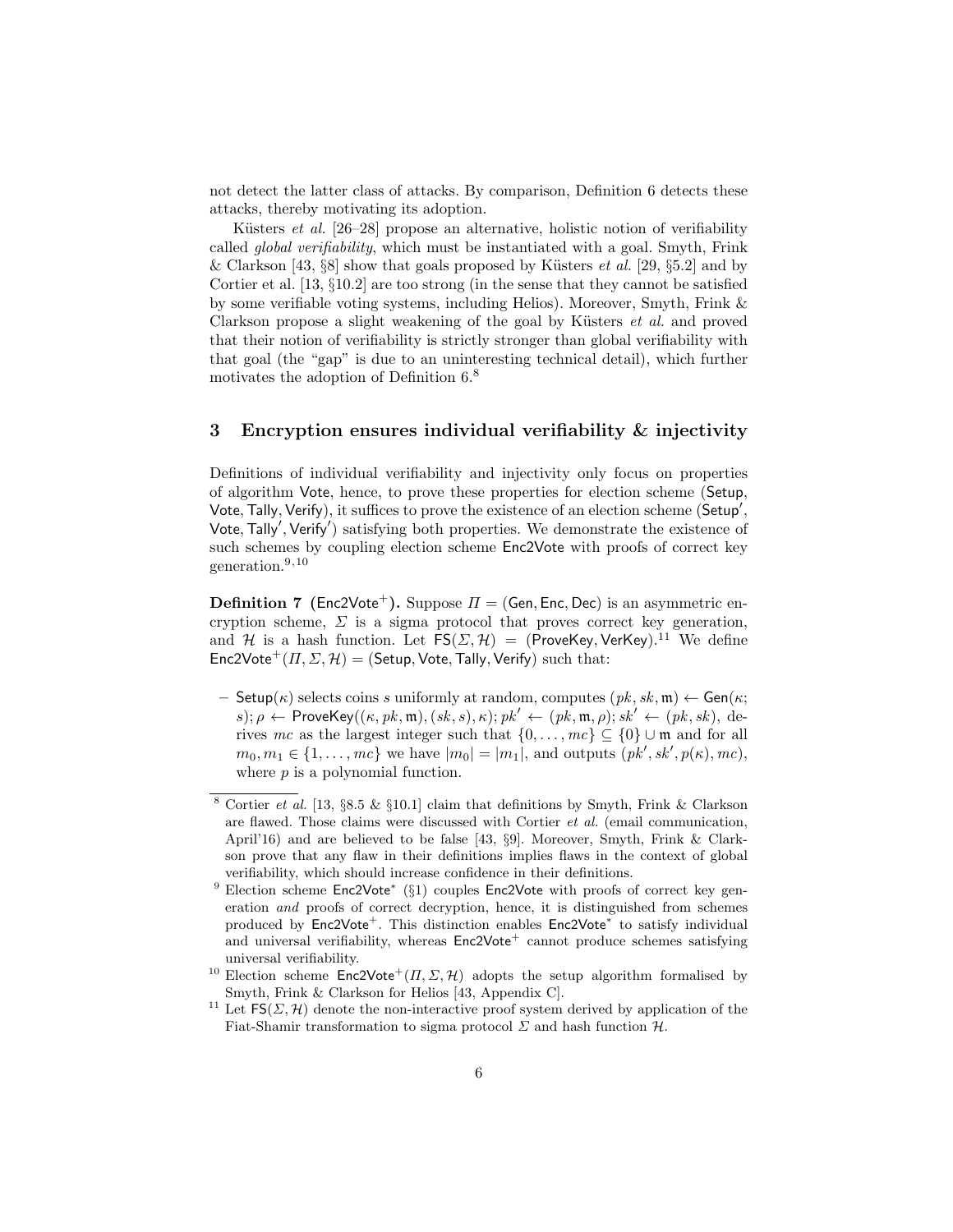- Vote $(pk', v, nc, \kappa)$  parses  $pk'$  as vector  $(pk, \mathfrak{m}, \rho)$ , outputting  $\bot$  if parsing fails or VerKey( $(\kappa, pk, \mathfrak{m}), \rho, \kappa$ )  $\neq 1 \vee v \notin \{1, \ldots, nc\} \vee \{1, \ldots, nc\} \not\subseteq \mathfrak{m}$ , computes  $b \leftarrow \mathsf{Enc}(pk, v)$ , and outputs b.
- $-$  Tally(sk', bb, nc,  $\kappa$ ) initialises v as a zero-filled vector of length nc, parses sk' as vector  $(pk, sk)$ , outputting  $(\mathfrak{v}, \perp)$  if parsing fails, computes for  $b \in \mathfrak{bb}$ do  $v \leftarrow \text{Dec}(sk, b)$ ; if  $1 \le v \le nc$  then  $\mathbf{v}[v] \leftarrow \mathbf{v}[v] + 1$ , and outputs  $(\mathfrak{v}, \epsilon)$ , where  $\epsilon$  is a constant symbol.
- $-$  Verify(*pk*, bb, nc,  $\nu$ , pf,  $\kappa$ ) outputs 1.

To ensure  $Enc2Vote^{+}(H, \Sigma, \mathcal{H})$  is an election scheme, we require asymmetric encryption scheme  $\Pi$  to produce distinct ciphertexts with overwhelming probability. Hence, we restrict the class of asymmetric encryption schemes used to instantiate  $Enc2Vote<sup>+</sup>$ .

**Lemma 1.** Let  $\Pi = (\mathsf{Gen}, \mathsf{Enc}, \mathsf{Dec})$  be an asymmetric encryption scheme,  $\Sigma$  be a sigma protocol that proves correct key generation, and  $H$  be a hash function. We have  $\text{Enc2Vote}^+(II, \Sigma, \mathcal{H})$  is an election scheme if for all security parameters  $\kappa$ and messages m and m', we have  $Pr[(pk, sk, m) \leftarrow Gen(\kappa); c \leftarrow Enc(pk, m); c' \leftarrow$  $\mathsf{Enc}(pk, m') : m, m' \in \mathfrak{m} \Rightarrow c \neq c' \geq 1 - \mathsf{negl}(\kappa).$ 

Our correctness proof (Lemma 1) and all further proofs appear in Appendix B.

Security properties of asymmetric encryption schemes ensure ciphertexts do not collide. Indeed, IND-CPA demands that no adversary can construct a ciphertext that collides with the challenge ciphertext.<sup>12</sup> But, such security properties assume public keys are generated (by key generation algorithms) using coins chosen uniformly at random. By comparison, individual verifiability and injectivity assume public keys are constructed by the adversary. Thus, security properties are insufficient to ensure election scheme  $Enc2Vote^{+}(H, \Sigma, \mathcal{H})$  satisfies individual verifiability and injectivity.<sup>13</sup> Nonetheless, given that the scheme's Vote algorithm checks correct key generation, it suffices that ciphertexts do not collide for correctly generated keys.

**Proposition 2.** Let  $\Pi$  = (Gen, Enc, Dec) be an asymmetric encryption scheme,  $\Sigma$  be a sigma protocol that proves correct key generated, and H be a hash function. We have  $\mathsf{Enc2Vote}^+(H, \Sigma, \mathcal{H})$  satisfies individual verifiability if for all probabilistic polynomial-time adversaries A and security parameters  $\kappa$  we have

$$
\Pr[(pk, \mathfrak{m}, \rho, m, m') \leftarrow \mathcal{A}(\kappa); c \leftarrow \mathsf{Enc}(pk, m); c' \leftarrow \mathsf{Enc}(pk, m')\\ \hspace*{1.5em}:\mathsf{VerKey}((\kappa, pk, \mathfrak{m}), \rho, \kappa) = 1 \wedge m, m' \in \mathfrak{m} \Rightarrow c \neq c'] > 1 - \mathsf{negl}(\kappa),
$$

<sup>&</sup>lt;sup>12</sup> Correctness of asymmetric encryption schemes only ensures ciphertexts do not collide for distinct plaintexts.

<sup>&</sup>lt;sup>13</sup> Cortier & Lallemand claim privacy implies individual verifiability [14]. But, they assume a trusted tallier. For privacy, this assumption is necessary to ensure ballots cannot be tallied individually, which would reveal votes. By comparison, the assumption is counter-intuitive for individual verifiability, because attacks by malicious talliers must be detected [13, 23, 25, 26, 43]. Our definition of individual verifiability (Definition 2) detects such attacks and we show it is not implied by privacy (Appendix C).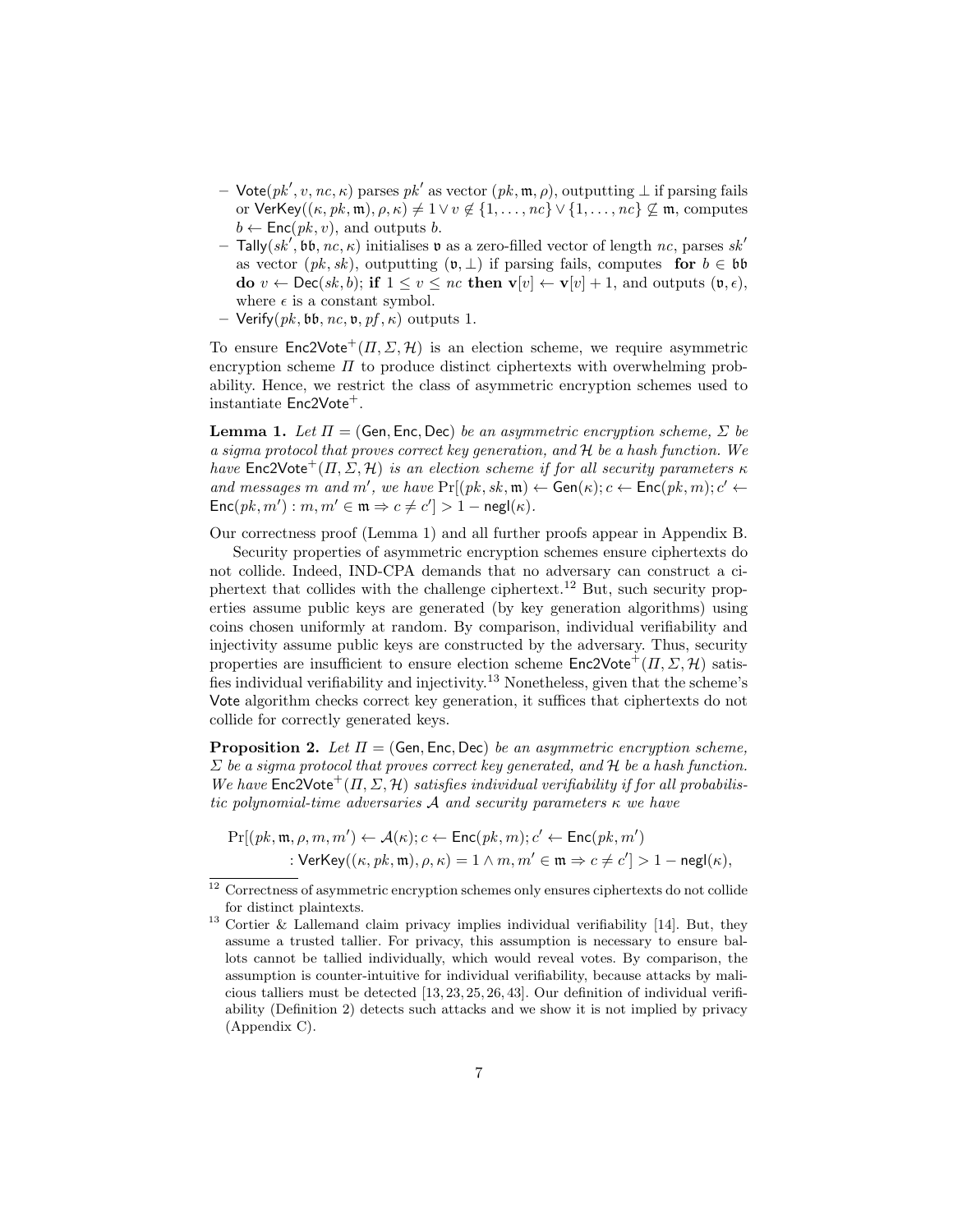where  $FS(\Sigma, \mathcal{H}) =$  (ProveKey, VerKey). Moreover, the election scheme satisfies injectivity if the probability is 1 when plaintexts m and  $m'$  are distinct.

Our proof of Proposition 2 (Appendix B.2) follows immediately from our preconditions. It is nevertheless useful, because the preconditions are defined over encryption scheme  $\Pi$  and proof system  $FS(\Sigma, \mathcal{H})$ , rather than election scheme  $Enc2Vote^{+}(H, \Sigma, \mathcal{H})$ , which makes the preconditions easier to reason with. For El Gamal [16], the preconditions are ensured if the proof system checks parameters:

Definition 8. Let (ProveKey, VerKey) be a non-interactive proof system that proves correct key generation. The proof system checks El Gamal parameters, if for all security parameters  $\kappa$ , public keys  $pk$ , messages spaces m, and proofs ρ, we have VerKey( $(\kappa, pk, \mathfrak{m}), \rho, \kappa$ ) = 1 implies pk is a vector  $(p, q, q, h)$  such that  $p = 2 \cdot q + 1$ ,  $|q| = \kappa$ , g is a generator of  $\mathbb{Z}_p^*$  of order  $q, h \in \mathbb{Z}_p^*$ , and  $\mathfrak{m} = \{1, \ldots, p-1\}.$ 

**Theorem 3.** Let  $\Pi$  be El Gamal,  $\Sigma$  be a sigma protocol that proves correct key generation, and H be a hash function. Suppose proof system  $FS(\Sigma, \mathcal{H})$  checks El Gamal parameters. We have  $\mathsf{Enc2Vote}^+(H, \Sigma, \mathcal{H})$  satisfies individual verifiability and injectivity.

We exploit Theorem 3 in the following section to derive a proof of individual verifiability for free and to simplify a proof of universal verifiability.

### 4 Case study: Helios Mixnet

Helios Mixnet can be informally modelled as an election scheme such that:

- Setup generates a key pair for an asymmetric homomorphic encryption scheme, proves correct key generation in zero-knowledge, and outputs the public key coupled with the proof.
- Vote enciphers the vote to a ciphertext, proves correct ciphertext construction in zero-knowledge, and outputs the ciphertext coupled with the proof.
- Tally selects the ballots on the bulletin board for which proofs hold, mixes the ciphertexts in those ballots, decrypts the ciphertexts output by the mix to reveal the frequency distribution of candidate preferences, and announces that distribution, along with zero-knowledge proofs demonstrating correct decryption and mixing.
- Verify checks the proofs and accepts the frequency distribution if these checks succeed.

Neither Adida [1] nor Bulens, Giry & Pereira [7] have released an implementation of Helios Mixnet.<sup>14</sup> Tsoukalas et al. [45] released Zeus as a fork of He-

 $\overline{14}$  The planned implementation of Helios Mixnet (http://documentation. heliosvoting.org/verification-specs/mixnet-support, published c. 2010, accessed 19 Dec 2017, and https://web.archive.org/web/20110119223848/http: //documentation.heliosvoting.org/verification-specs/helios-v3-1, published Dec 2010, accessed 15 Sep 2017) has not been released.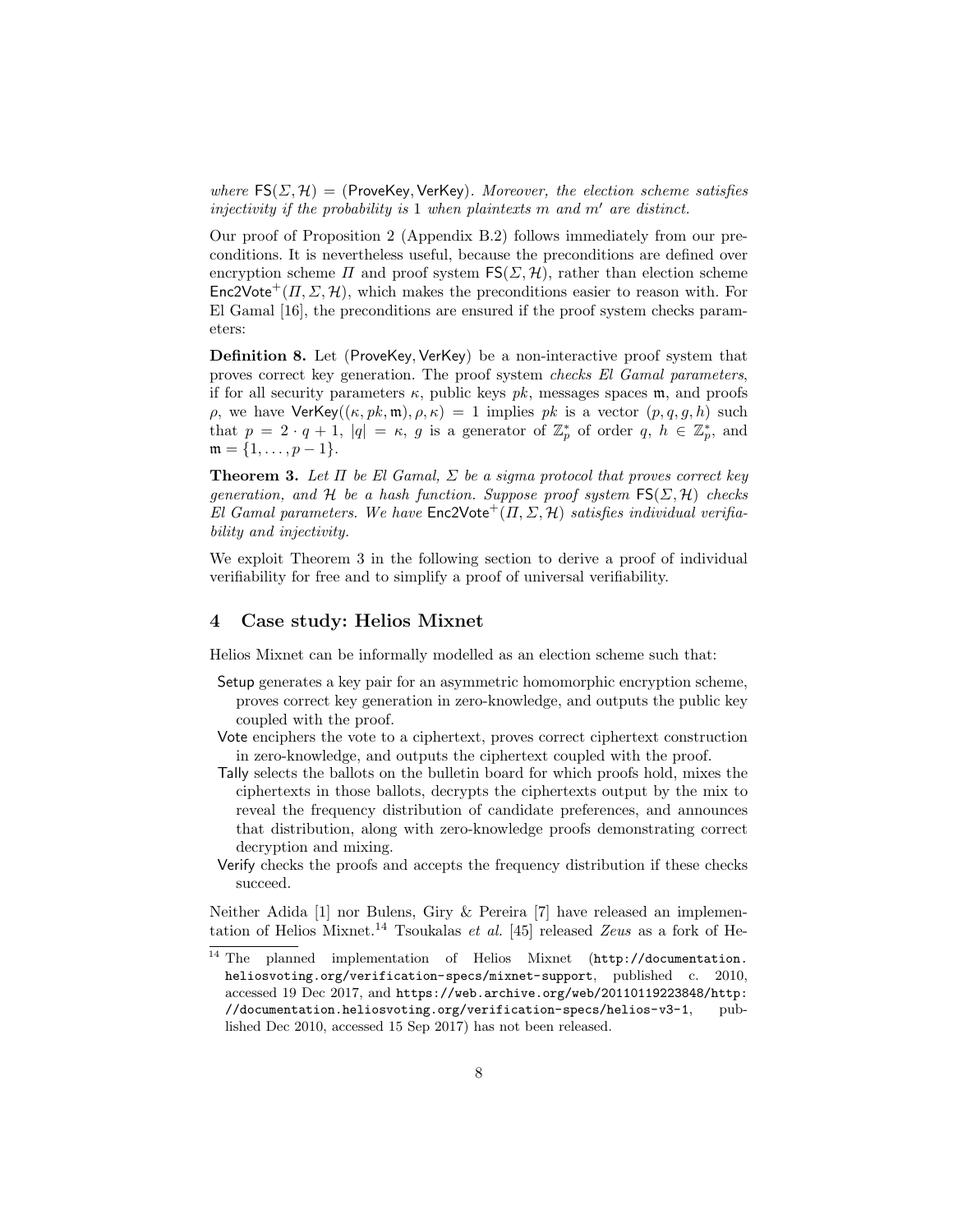lios 3.1.4 spliced with mixnet code to derive an implementation,  $15$  and Yingtong Li released *helios-server-mixnet* as an extension of Zeus with threshold asymmetric encryption.<sup>16</sup> Both implementations use multiplicatively-homomorphic asymmetric encryption, rather than additively-homomorphic encryption.

Chang-Fong & Essex [9] show that Helios 2.0 does not satisfy completeness (because cryptographic parameters were not checked for suitability), hence, implementations of Helios Mixnet did not satisfy completeness until Helios was patched (because the implementations fork Helios and do not add code to check parameters).<sup>17</sup> Moreover, Bernhard, Pereira & Warinschi [5] show that Helios 3.1.4 does not satisfy soundness.<sup>18,19</sup> They also demonstrate a denial of service attack. We exploit their denial of service attack to show that implementations of Helios Mixnet do not satisfy soundness: A malicious tallier can decrypt the ciphertexts output by the mix to reveal the distribution of candidate preferences, select the ciphertexts that decrypt to the tallier's preferred subdistribution, prove correct decryption of those ciphertexts, and exploit the attack by Bernhard, Pereira & Warinschi to falsify proofs that the remaining ciphertexts decrypt to arbitrary elements of the message space, thereby enabling the malicious tallier to exclude votes from the election outcome.

#### Remark 4. Zeus does not satisfy soundness.

Similarly, helios-server-mixnet does not satisfy soundness when a  $(n, n)$ -threshold is used. An informal proof of these claims follows from our discussion and a formal proof is omitted.

Helios 3.1.4 uses additively-homomorphic El Gamal, hence, an adversary can falsify that ciphertexts decrypt to arbitrary elements of the group, but cannot recover the corresponding messages, because solving discrete logarithms for arbitrary group elements is hard. Thus, the attack by Bernhard, Pereira & Warinschi leads to a denial of service attack against Helios 3.1.4, whereby the election outcome is not recovered, rather than an attack that violates soundness. By comparison, our attack against implementations of Helios Mixnet violates soundness, because a malicious tallier can exclude votes from the election outcome.

Bernhard, Pereira & Warinschi attribute vulnerabilities of Helios 3.1.4 to use of the Fiat-Shamir transformation without including statements in hashes (i.e., the weak Fiat-Shamir transformation), and recommend including statements in hashes (i.e., using the Fiat-Shamir transformation) as a defence. Implementations of Helios Mixnet can be extended to use the Fiat-Shamir transformation

 $^{15}$  https://github.com/grnet/zeus, accessed 15 Sep 2017.

 $^{16}$  https://github.com/RunasSudo/helios-server-mixnet, accessed 15 Sep 2017.

<sup>17</sup> https://github.com/benadida/helios-server/pull/133, published 31 May 2016, accessed 21 Sep 2017.

<sup>18</sup> Bernhard, Pereira & Warinschi show that a malicious tallier can add votes for their preferred candidate and remove votes for other candidates. Smyth, Frink & Clarkson formalise that attack and prove that soundness is not satisfied [43].

 $19$  A further soundness vulnerability is known [43], as are secrecy [15] and eligibility [31] vulnerabilities.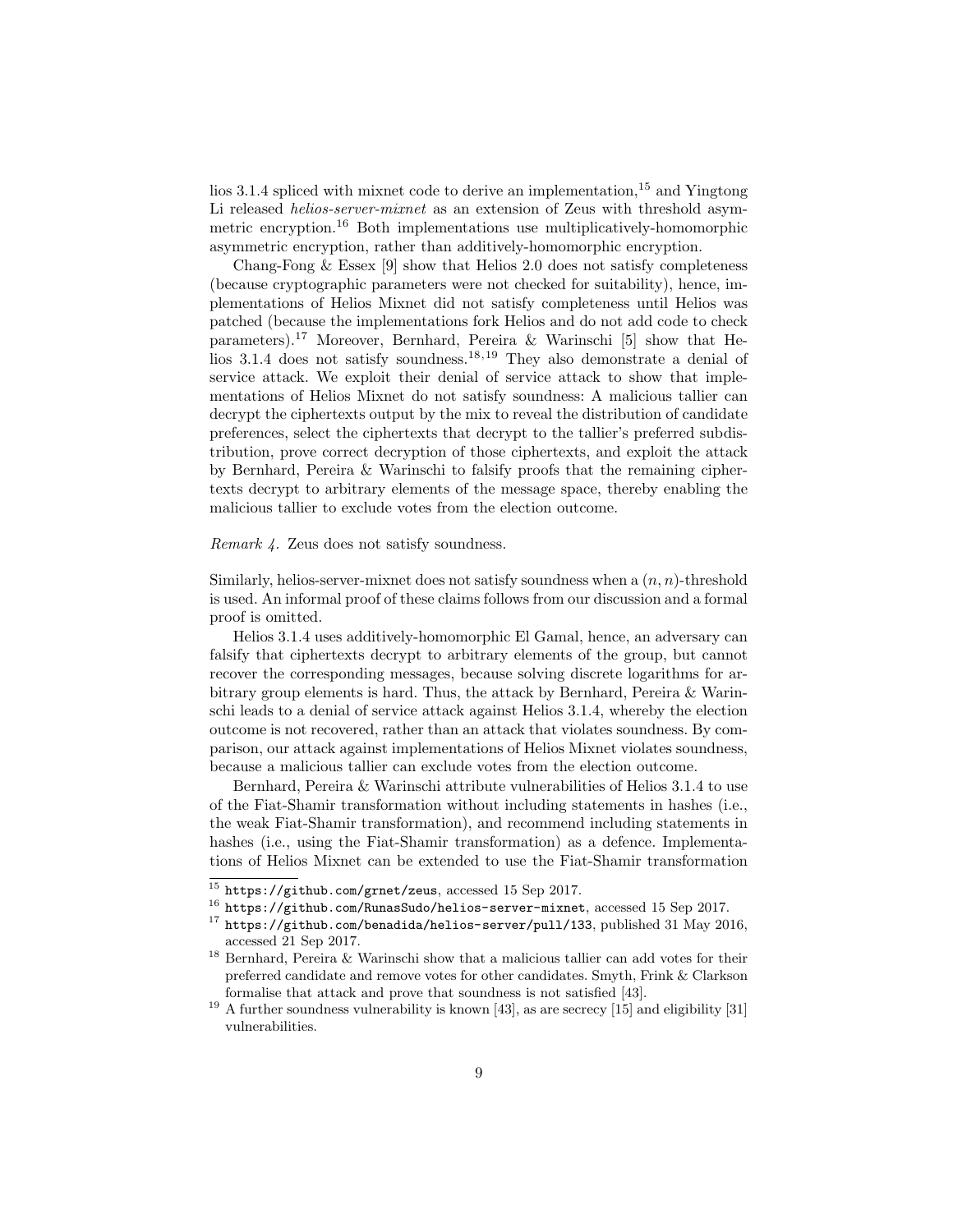and we derive a formalisation of that extension from  $\mathsf{Enc}2\mathsf{Vote}^+(I, \Sigma, \mathcal{H})$  by replacing its tallying and verification algorithms,<sup>20</sup> and by using a suitable asymmetric encryption algorithm. Using the Fiat-Shamir transformation (rather than the weak Fiat-Shamir transformation) ensures that proofs of correct decryption cannot be falsified, hence, the formalisation is not vulnerable to the aforementioned attack.

**Definition 9.** Suppose  $\Pi = (Gen, Enc, Dec)$  is a homomorphic asymmetric encryption algorithm,  $\Sigma_1$  is a sigma protocol that proves correct key construction,  $\Sigma_2$  is a sigma protocol that proves plaintext knowledge, and H is a hash function. Let  $FS(\Sigma_1, \mathcal{H}) = (ProveKey, VerKey)$  and  $FS(\Sigma_2, \mathcal{H}) = (ProveCiph,$ VerCiph). Moreover, let  $\pi(\Pi, \Sigma_2, \mathcal{H}) = (Gen, Enc', Dec')$  be an asymmetric encryption scheme such that:

-  $Enc'(pk, v)$  selects coins r uniformly at random, computes  $c \leftarrow Enc(pk, v; r);$  $\sigma \leftarrow$  ProveCiph( $(pk, c), (v, r), \kappa$ ), and outputs  $(c, \sigma)$ .

Suppose  $\Sigma_3$  is a sigma protocol that proves correct decryption and  $\Sigma_4$  is a sigma protocol that proves mixing. Let  $FS(\Sigma_3, \mathcal{H}) = (ProveDec, VerDec)$  and  $FS(\Sigma_4, \mathcal{H}) = (ProveMix, VerMix)$ . We define Helios $M(\Pi, \Sigma_1, \Sigma_2, \Sigma_3, \Sigma_4, \mathcal{H}) =$ (Setup, Vote, Tally, Verify), where  $Enc2Vote^{+}(\pi(\Pi,\Sigma_2,\mathcal{H}),\Sigma_1,\mathcal{H}) =$  (Setup, Vote, Tally', Verify') and algorithms Tally and Verify are defined below.

Tally(sk', nc, bb,  $\kappa$ ) initialises v as a zero-filled vector of length nc, parses sk' as a vector  $(pk, sk)$ , outputting  $(\mathfrak{v}, \perp)$  if parsing fails, and proceeds as follows:

- 1. Remove invalid ballots. Let  $\{b_1, \ldots, b_\ell\}$  be the largest subset of bb such that for all  $1 \leq i \leq \ell$  we have  $b_i$  is a pair and  $\mathsf{VerCiph}((pk, b_i[1]), b_i[2], \kappa) = 1$ . If  ${b_1, \ldots, b_\ell} = \emptyset$ , then output  $(\mathfrak{v}, \perp)$ .
- 2. Mix. Select a permutation  $\chi$  on  $\{1, \ldots, \ell\}$  uniformly at random, initialise **bb** and r as vectors of length  $\ell$ , fill r with coins chosen uniformly at random, and compute

for  $1 \leq i \leq \ell$  do  $\mathbf{bb}[i] \leftarrow b_{\chi(i)}[1] \otimes \mathsf{Enc}(pk, \mathfrak{e}; \mathbf{r}[i]);$ 

 $pf_1 \leftarrow \mathsf{ProveMix}((pk, (b_1[1], \ldots, b_{\ell}[1]), \mathbf{bb}), (\mathbf{r}, \chi), \kappa);$ 

- where  $\mathfrak e$  is an identity element of  $\Pi$ 's message space with respect to  $\odot$ .
- 3. Decrypt. Initialise **W** and  $pf_2$  as vectors of length  $\ell$  and compute:

for  $1 \leq i \leq \ell$  do  $\textbf{W}[i] \leftarrow \textsf{Dec}(\textit{sk}, \textbf{bb}[i]);$  $pf_2[i] \leftarrow \mathsf{ProveDec}((pk, \mathbf{bb}[i], \mathbf{W}[i]), sk, \kappa);$ if  $1 \leq {\bf W}[i] \leq nc$  then  $\mathfrak{v}[\mathbf{W}[i]] \leftarrow \mathfrak{v}[\mathbf{W}[i]] + 1;$ 

 $20$  The tallying and verification algorithms in Definition 9 adapt (unpublished) algorithms prepared by Quaglia & Smyth in the context of [36]. Quaglia & Smyth have since incorporated these adaptations into their work to take advantage of the results presented in this manuscript.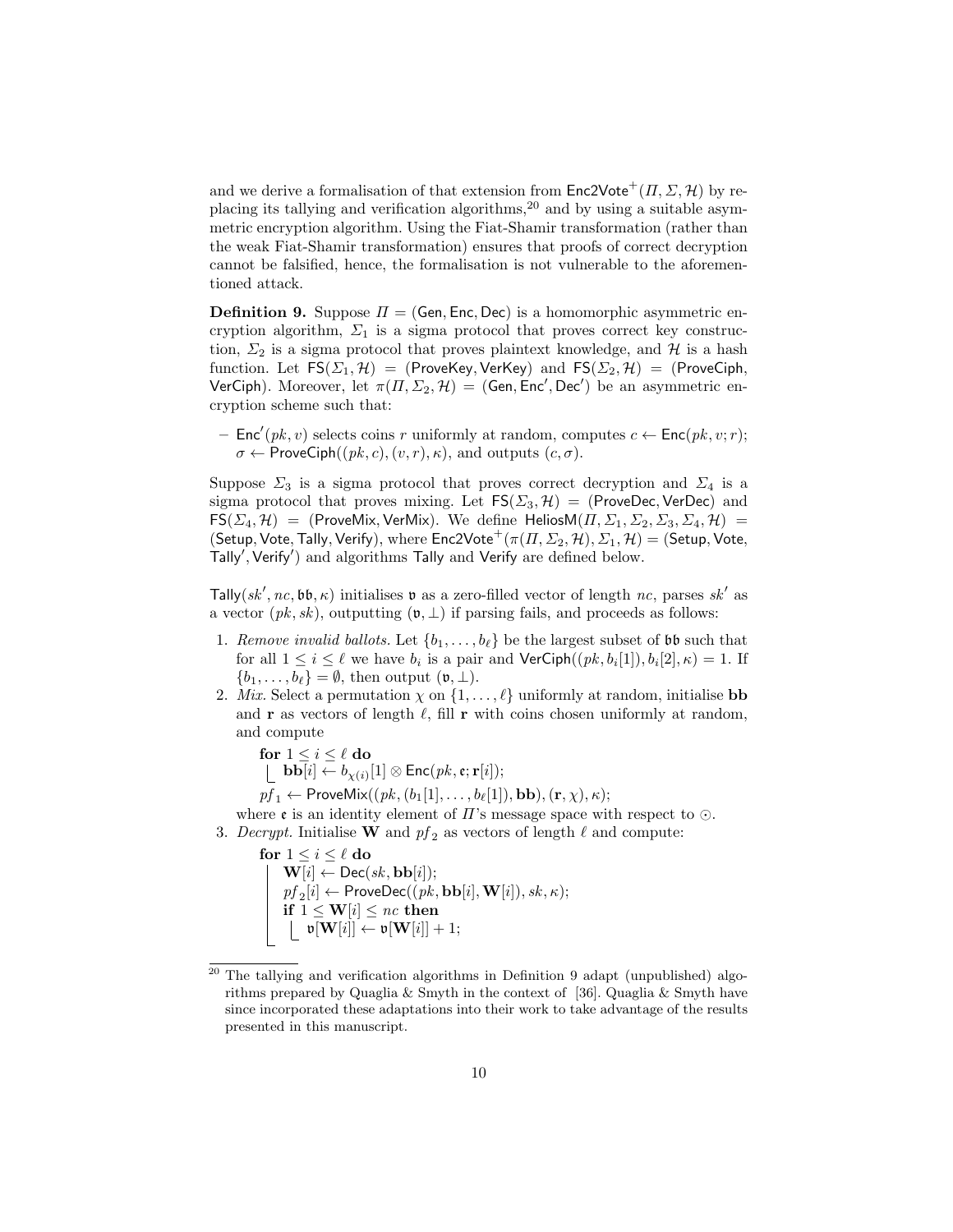Output  $(\mathfrak{v}, (\textbf{bb}, pf_1, \mathbf{W}, pf_2)).$ 

Verify( $pk', nc, bb, v, pf, \kappa$ ) derives the largest integer mc such that  $\{0, \ldots, mc\} \subseteq$  ${0}$  ∪ m; parses pk' as a vector  $(pk, m, \rho)$  and v parses as a vector of length nc, outputting 0 if parsing fails,  $\text{VerKey}((\kappa, pk, \mathfrak{m}), \rho, \kappa) \neq 1$ ,  $|\mathfrak{bb}| \not\leq p(\kappa)$ , or  $nc \nless m$ , where p is the polynomial function used by algorithm Setup to bound the maximum number of ballots; and proceeds as follows:

- 1. Remove invalid ballots. Compute  $\{b_1, \ldots, b_\ell\}$  as per Step 1 of algorithm Tally. If  $\{b_1, \ldots, b_\ell\} = \emptyset$  and **v** is a zero-filled vector, then output 1. Otherwise, perform the following checks.
- 2. Check mixing. Parse pf as a vector  $(\mathbf{bb}, pf_1, \mathbf{W}, pf_2)$ , outputting 0 if parsing fails, and check  $\mathsf{VerMix}((pk, (b_1[1], \ldots, b_{\ell}[1]), \mathbf{bb}), pf_1, \kappa) = 1.$
- 3. Check decryption. Check **W** and  $pf_2$  are vectors of length  $\ell$ ,  $\bigwedge_{i=1}^{\ell}$  VerDec(  $(pk, \mathbf{bb}[i], \mathbf{W}[i]), pf_2[i], \kappa) = 1$ , and  $\overline{\bigwedge}_{v=1}^{nc} \exists^{=\mathfrak{v}[v]} i \in \{1, \ldots, \ell\} : v = \mathbf{W}[i].$

If the above checks hold, then output 1, otherwise, output 0.

**Lemma 5.** Suppose  $\Pi$ ,  $\Sigma_1$ ,  $\Sigma_2$ ,  $\Sigma_3$ ,  $\Sigma_4$  and  $\mathcal H$  satisfy the preconditions of Definition 9 and  $\Pi$  satisfies the condition in Lemma 1. We have HeliosM $(\Pi, \Sigma_1,$  $\Sigma_2, \Sigma_3, \Sigma_4, \mathcal{H}$  is an election scheme.

Our formalisation of Helios Mixnet is similar to the formalisation of Helios by Smyth, Frink & Clarkson [43]. The main distinctions are as follows: First, given a vote  $v$  from a sequence of candidates  $1, \ldots, nc$ , a Helios-Mixnet ballot contains an encryption of v, whereas a Helios ballot contains ciphertexts  $c_1, \ldots$ ,  $c_{nc-1}$  such that if  $v < nc$ , then  $c_v$  encrypts plaintext one and the remaining ciphertexts all encrypt zero, otherwise, all ciphertexts encrypt zero. (Both Helios Mixnet and Helios ballots prove correct ciphertext construction, only Helios ballots prove the vote is selected from the sequence of candidates.) Secondly, Helios Mixnet decrypts individual ciphertexts after mixing, whereas Helios homomorphically combines ciphertexts and decrypts the resulting homomorphic combination. (Both Helios Mixnet and Helios prove correct decryption. For Helios Mixnet, decryption of individual votes is proved correct. Whereas Helios proves correct decryption of the election outcome.) Finally, the aforementioned distinctions lead to slight differences in the verification algorithms.

Since election schemes HeliosM $(\Pi, \Sigma_1, \Sigma_2, \Sigma_3, \Sigma_4, \mathcal{H})$  and Enc2Vote<sup>+</sup> $(\pi(\Pi,$  $(\Sigma_2, \mathcal{H}), \Sigma_1, \mathcal{H})$  share the same voting algorithm, both schemes satisfy individual verifiability and injectivity by Proposition 2, assuming the proposition's preconditions are satisfied. Moreover, since the preconditions hold for El Gamal when parameters are checked (Corollary 2), we have:

Corollary 6. Suppose  $\Pi$ ,  $\Sigma_1$ ,  $\Sigma_2$ ,  $\Sigma_3$ ,  $\Sigma_4$  and  $H$  satisfy the preconditions of Definition 9. Further suppose  $\Pi$  is El Gamal and  $\Sigma_1$  checks El Gamal parameters. Election scheme Helios $M(\Pi, \Sigma_1, \Sigma_2, \Sigma_3, \Sigma_4, \mathcal{H})$  satisfies individual verifiability and injectivity.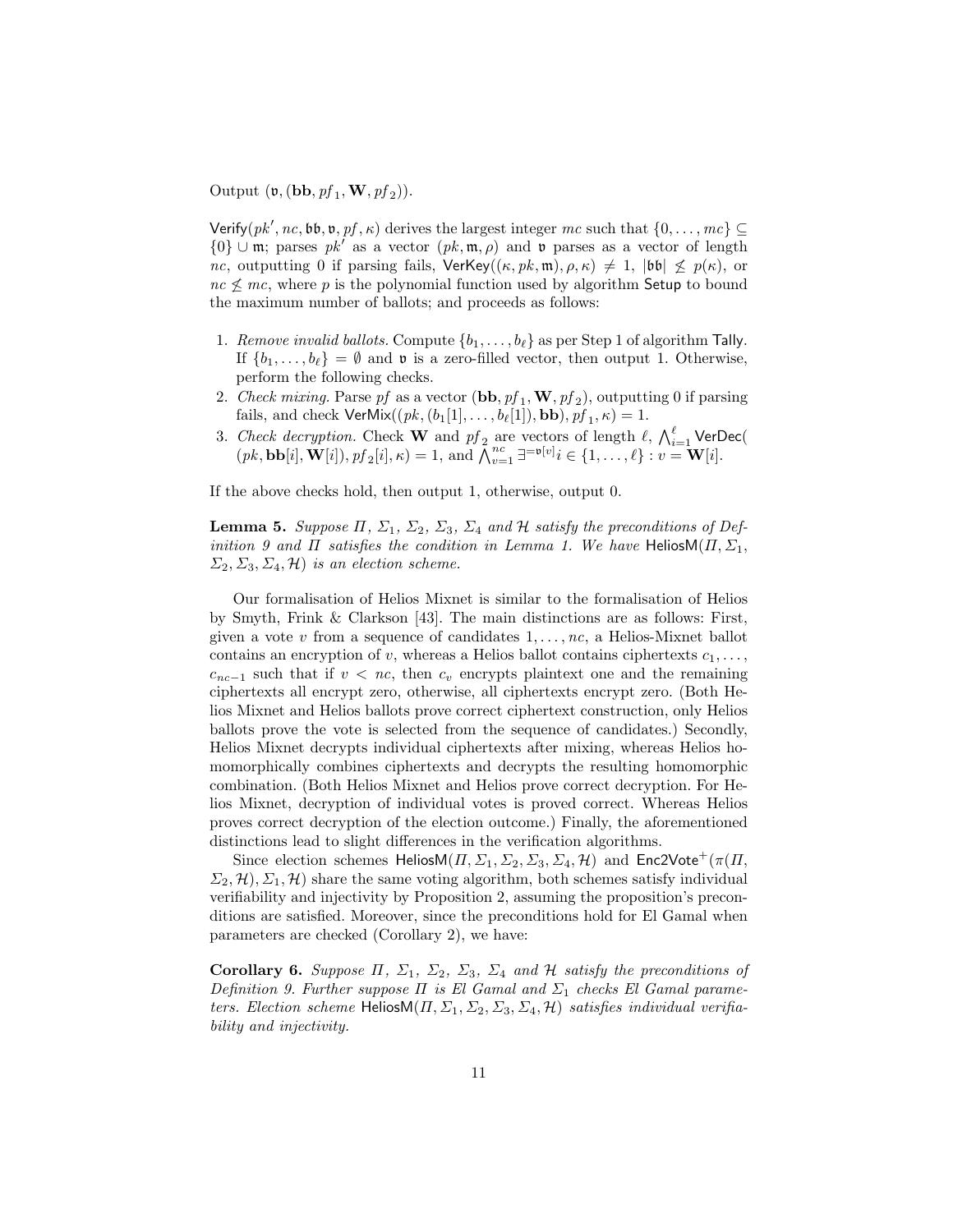To evaluate whether universal verifiability is satisfied, it remains to consider completeness and soundness.<sup>21</sup>

**Theorem 7.** Suppose  $\Pi$ ,  $\Sigma_1$ ,  $\Sigma_2$ ,  $\Sigma_3$ ,  $\Sigma_4$  and  $\mathcal H$  satisfy the preconditions of Definition 9. Moreover, suppose  $\Sigma_2$  satisfies special soundness and special honest verifier zero-knowledge and  $H$  is a random oracle. Election scheme HeliosM( $\Pi$ ,  $\Sigma_1, \Sigma_2, \Sigma_3, \Sigma_4, \mathcal{H}$  satisfies completeness. Further suppose,  $\Pi$  is perfectly correct and perfectly homomorphic,  $\Sigma_1$ ,  $\Sigma_3$  and  $\Sigma_4$  satisfy special soundness and special honest verifier zero-knowledge, and HeliosM( $\Pi$ ,  $\Sigma_1$ ,  $\Sigma_2$ ,  $\Sigma_3$ ,  $\Sigma_4$ ,  $\mathcal{H}$ ) satisfies injectivity. The election scheme satisfies soundness.

Theorem 7 requires perfect correctness, rather than computational correctness,  $^{22}$ because soundness quantifies over public keys constructed by an adversary and such an adversary might not construct the public key using coins chosen uniformly at random. (We can, nonetheless, verify whether public keys are constructed using the correct algorithm.) Thus, perfect correctness is required, because it quantifies over all coins. Moreover, perfect homomorphisms are similarly required.

These findings were reported to the Zeus developers, who conducted an investigation of their code and confirmed Zeus does not satisfy soundness.<sup>23</sup> They promptly adopted and deployed the proposed  $fix<sup>24</sup>$ , this was straightforward, because they had already written code for the Fiat-Shamir transformation. These findings were also reported to the developer of helios-server-mixnet,  $2<sup>5</sup>$  who confirmed soundness is not satisfied with a  $(n, n)$ -threshold, but is for other thresholds because code from the PloneVote<sup>26</sup> cryptographic library is used rather than code from Helios,  $27$  and has since adopted and deployed the proposed fix.  $28$ 

Beyond verifiability, Smyth has shown that HeliosM produces election schemes that satisfy ballot secrecy [41].

#### 5 Conclusion

We have introduced a construction that serves as a foundation for verifiable voting systems, and we have shown that it produces systems satisfying individual

<sup>&</sup>lt;sup>21</sup> Our proof of Theorem 7 uses a result by Bernhard *et al.* [5] that shows non-interactive proof systems derived by application of the Fiat-Shamir transformation satisfy zeroknowledge, assuming the underlying sigma protocols satisfy special soundness and special honest-verifier zero-knowledge. We will not need the details of those properties, so we omit formal definitions; see Bernhard et al. for formalisations.

<sup>&</sup>lt;sup>22</sup> Properties such as correctness are typically required to hold with overwhelming probability. A property is perfect if the probability is 1.

 $23$  Email communication, Oct & Dec 2017.

 $24$  See commitments d2653d4 (9 Oct 2017), 4fddcd3 (11 Oct 2017), and aab1b6f (9 Oct 2017), accessed 20 Dec 2017.

<sup>&</sup>lt;sup>25</sup> Email communication, 22 Dec 2017.

<sup>26</sup> https://github.com/HRodriguez/svelib, accessed 4 Jan 2017.

<sup>&</sup>lt;sup>27</sup> Email communication, 25 Dec 2017.

<sup>28</sup> See commitment 9af7674 (25 Dec 2017).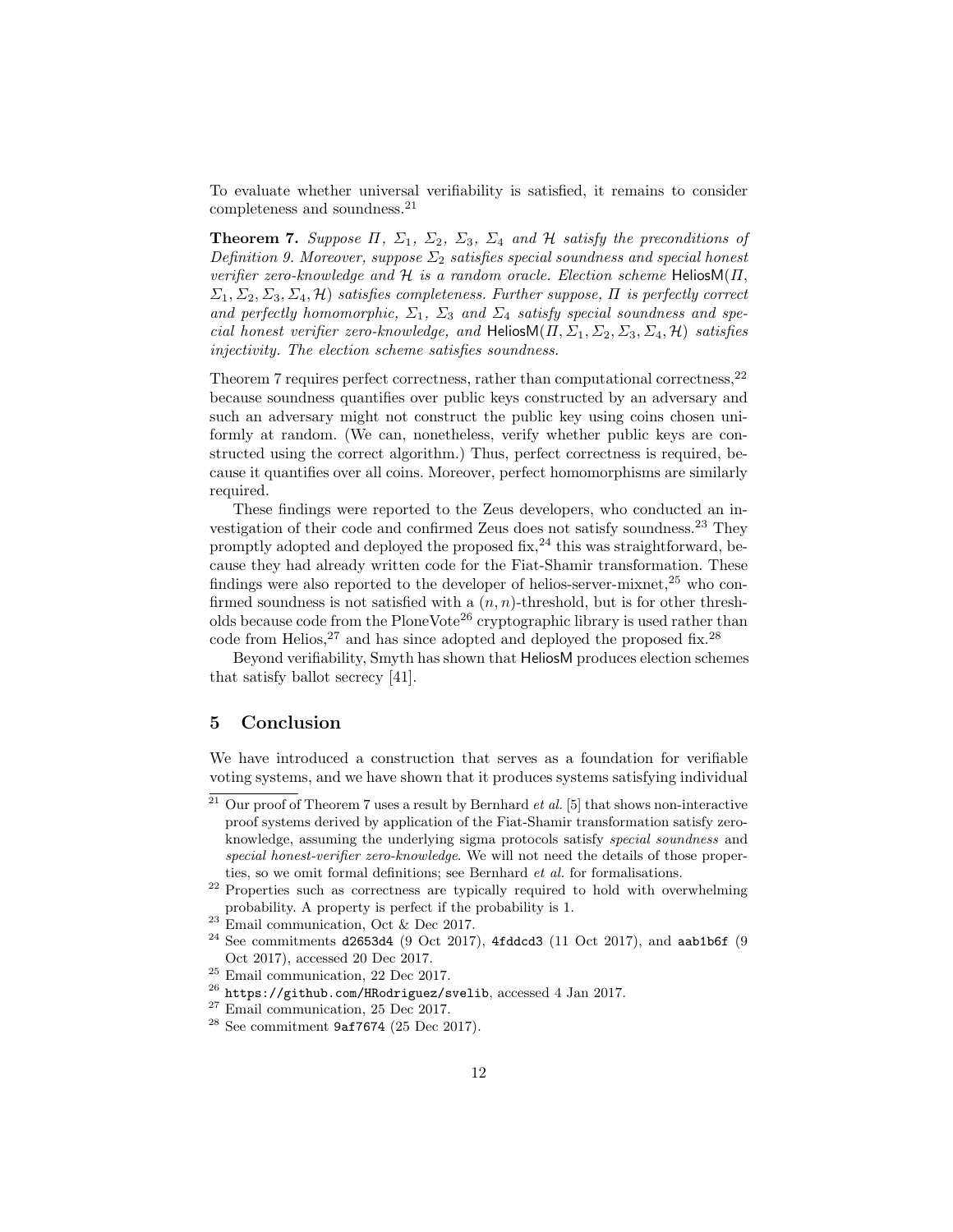verifiability and the injectivity aspect of universal verifiability, when instantiated with El Gamal. Moreover, we have analysed verifiability of two implementations of Helios Mixnet and shown that the soundness aspect of universal verifiability is not satisfied, due to vulnerabilities in Helios. Finally, we propose a fix and exploit our construction to prove that the fix suffices for individual and universal verifiability.

Acknowledgements. I am grateful to Steve Kremer and the anonymous reviewers for useful feedback that helped improve this paper. I am also grateful to Yingtong Li (developer of helios-server-mixnet) and to Georgios Tsoukalas & Panos Louridas (developers of Zeus) for discussions about their voting systems.

## A Cryptographic primitives

Definition 10 (Asymmetric encryption scheme [22]). An asymmetric encryption scheme is a tuple of probabilistic polynomial-time algorithms (Gen, Enc, Dec), such that:<sup>29</sup>

- Gen, denoted  $(pk, sk, \mathfrak{m}) \leftarrow \mathsf{Gen}(\kappa)$ , inputs a security parameter  $\kappa$  and outputs a key pair  $(pk, sk)$  and message space m.
- **Enc**, denoted  $c \leftarrow \text{Enc}(pk, m)$ , inputs a public key pk and message  $m \in \mathfrak{m}$ , and outputs a ciphertext c.
- Dec, denoted  $m \leftarrow \text{Dec}(sk, c)$ , inputs a private key sk and ciphertext c, and outputs a message  $m$  or an error symbol. We assume Dec is deterministic.

Moreover, the scheme must be *correct*: there exists a negligible function negl, such that for all security parameters  $\kappa$  and messages m, we have Pr[ $(pk, sk, m) \leftarrow$  $Gen(\kappa); c \leftarrow Enc(pk, m) : m \in \mathfrak{m} \Rightarrow Dec(sk, c) = m$  > 1 – negl( $\kappa$ ). A scheme has perfect correctness if the probability is 1.

Definition 11 (Homomorphic encryption [43]). An asymmetric encryption scheme  $\Pi = (Gen, Enc, Dec)$  is *homomorphic*, with respect to ternary operators  $\odot$ ,  $\oplus$ , and  $\otimes$ ,<sup>30</sup> if there exists a negligible function negl, such that for all security parameters  $\kappa$ , we have the following.<sup>31</sup> First, for all messages  $m_1$  and  $m_2$  we have  $Pr[(pk, sk, m) \leftarrow Gen(\kappa); c_1 \leftarrow Enc(pk, m_1); c_2 \leftarrow Enc(pk, m_2) : m_1, m_2 \in$  $\mathfrak{m} \Rightarrow \mathsf{Dec}(sk, c_1 \otimes_{pk} c_2) = \mathsf{Dec}(sk, c_1) \odot_{pk} \mathsf{Dec}(sk, c_2)] > 1 - \mathsf{negl}(\kappa)$ . Secondly, for all messages  $m_1$  and  $m_2$ , and all coins  $r_1$  and  $r_2$ , we have  $Pr[(pk, sk, \mathfrak{m}) \leftarrow$  $Gen(\kappa) : m_1, m_2 \in \mathfrak{m} \Rightarrow Enc(pk, m_1; r_1) \otimes_{pk} Enc(pk, m_2; r_2) = Enc(pk, m_1 \odot_{pk}$  $m_2$ ;  $r_1 \oplus_{nk} r_2$ ] > 1 – negl( $\kappa$ ). A scheme is perfectly homomorphic if the aforementioned probabilities are 1.

 $29$  Our definition differs from Katz and Lindell's original definition [22, Definition 10.1] in that we formally state the plaintext space.

 $30$  Henceforth, we implicitly bind ternary operators, i.e., we write  $\Pi$  is a homomorphic asymmetric encryption scheme as opposed to the more verbose  $\Pi$  is a homomorphic asymmetric encryption scheme, with respect to ternary operators  $\odot$ ,  $\oplus$ , and  $\otimes$ .

<sup>&</sup>lt;sup>31</sup> We write  $X \circ_{pk} Y$  for the application of ternary operator  $\circ$  to inputs X, Y, and pk. We occasionally abbreviate  $X \circ_{pk} Y$  as  $X \circ Y$ , when pk is clear from the context.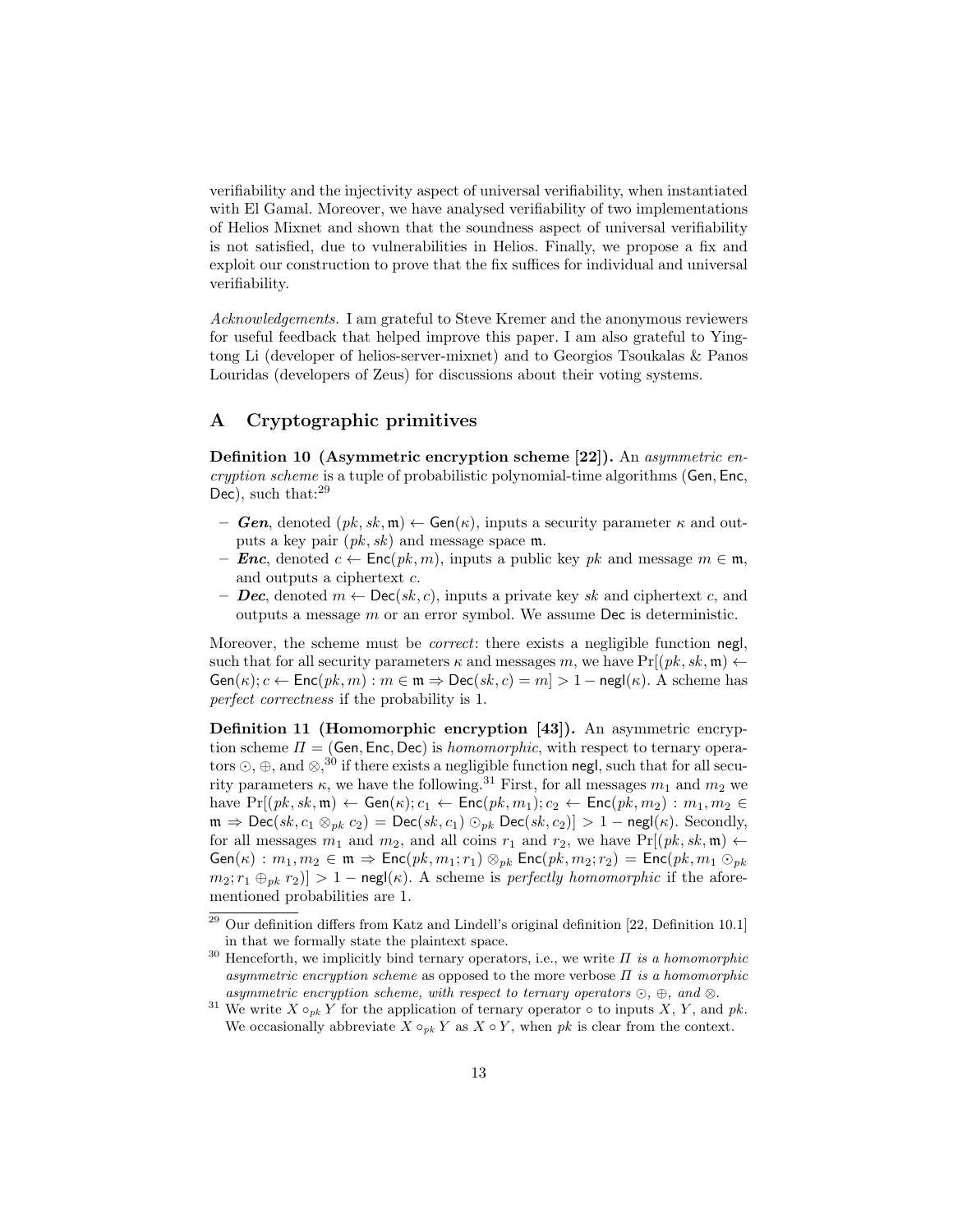**Definition 12** (IND-PA0 [4]). Let  $\Pi = (Gen, Enc, Dec)$  be an asymmetric encryption scheme, A be an adversary,  $\kappa$  be the security parameter, and IND-PA0( $\Pi$ ,  $\mathcal{A}, \kappa$ ) be the following game.

 $IND-PAO(\Pi, \mathcal{A}, \kappa) =$ 

 $(pk, sk, \mathfrak{m}) \leftarrow \mathsf{Gen}(\kappa);$  $(m_0, m_1) \leftarrow \mathcal{A}(pk, \mathfrak{m}, \kappa);$  $\beta \leftarrow_R \{0,1\};$  $c \leftarrow \mathsf{Enc}(pk, m_\beta);$  $\mathbf{c} \leftarrow \mathcal{A}(c);$  $\mathbf{m} \leftarrow (\mathsf{Dec}(sk, \mathbf{c}[1]), \dots, \mathsf{Dec}(sk, \mathbf{c}[[\mathbf{c}]]);$  $g \leftarrow \mathcal{A}(\mathbf{m});$  $\textbf{return } g = \beta \wedge \bigwedge_{1 \leq i \leq |\mathbf{c}|} c \neq \mathbf{c}[i];$ 

In the above game, we insist  $m_0, m_1 \in \mathfrak{m}$  and  $|m_0| = |m_1|$ . We say  $\Pi$  satisfies IND-PA0, if for all probabilistic polynomial-time adversaries  $A$ , there exists a negligible function negl, such that for all security parameters  $\kappa$ , we have  $Succ(IND-PAO(\Pi, \mathcal{A}, \kappa)) \leq 1/2 + \mathsf{negl}(\kappa).$ 

Definition 13 (Non-interactive proof system [43]). A non-interactive proof system for a relation  $R$  is a tuple of algorithms (Prove, Verify), such that:

- $\sigma$  Prove, denoted  $\sigma$   $\leftarrow$  Prove $(s, w, \kappa)$ , is executed by a prover to prove  $(s, w)$ R.
- **Verify**, denoted  $v \leftarrow \text{Verify}(s, \sigma, \kappa)$ , is executed by anyone to check the validity of a proof. We assume Verify is deterministic.

Moreover, the system must be *complete*: there exists a negligible function negl, such that for all statement and witnesses  $(s, w) \in R$  and security parameters  $\kappa$ , we have  $Pr[\sigma \leftarrow Prove(s, w, \kappa): Verify(s, \sigma, \kappa) = 1] > 1 - negl(\kappa).$ 

Definition 14 (from [43]). Let (Gen, Enc, Dec) be a homomorphic asymmetric encryption scheme and  $\Sigma$  be a sigma protocol for a binary relation  $R^{32}$ 

–  $\Sigma$  proves correct key generation if a  $((\kappa, pk, \mathfrak{m}), (sk, s)) \in R \Leftrightarrow (pk, sk, \mathfrak{m}) =$  $Gen(\kappa; s)$ .

Further, suppose that  $(pk, sk, \mathfrak{m})$  is the output of  $Gen(\kappa; s)$ , for some security parameter  $\kappa$  and coins s.

- $\Sigma$  proves plaintext knowledge if  $((pk, c), (m, r)) \in R \Leftrightarrow c = \text{Enc}(pk, m; r) \wedge$  $m \in \mathfrak{m}$ .
- $-$  *Σ* proves mixing if  $((pk, c, c'), (r, \chi)) \in R \Leftrightarrow \bigwedge_{1 \leq i \leq |c|} c'[i] = c[\chi(i)] \otimes$  $Enc(pk, \mathbf{e}; \mathbf{r}[i]) \wedge |\mathbf{c}| = |\mathbf{c}'| = |\mathbf{r}|$ , where **c** and **c'** are both vectors of ciphertexts encrypted under  $pk$ , **r** is a vector of coins,  $\chi$  is a permutation on  $\{1,\ldots,|\mathbf{c}|\}$ , and  $\mathfrak{e}$  is an identity element of the encryption scheme's message space with respect to  $\odot$ .

<sup>&</sup>lt;sup>32</sup> Given a binary relation R, we write  $((s_1, \ldots, s_l), (w_1, \ldots, w_k)) \in R \Leftrightarrow P(s_1, \ldots, s_l)$  $w_1, \ldots, w_k$ ) for  $(s, w) \in R \Leftrightarrow P(s_1, \ldots, s_l, w_1, \ldots, w_k) \wedge s = (s_1, \ldots, s_l) \wedge w = (w_1, \ldots, w_k)$  $\dots, w_k$ , hence, R is only defined over pairs of vectors of lengths l and k.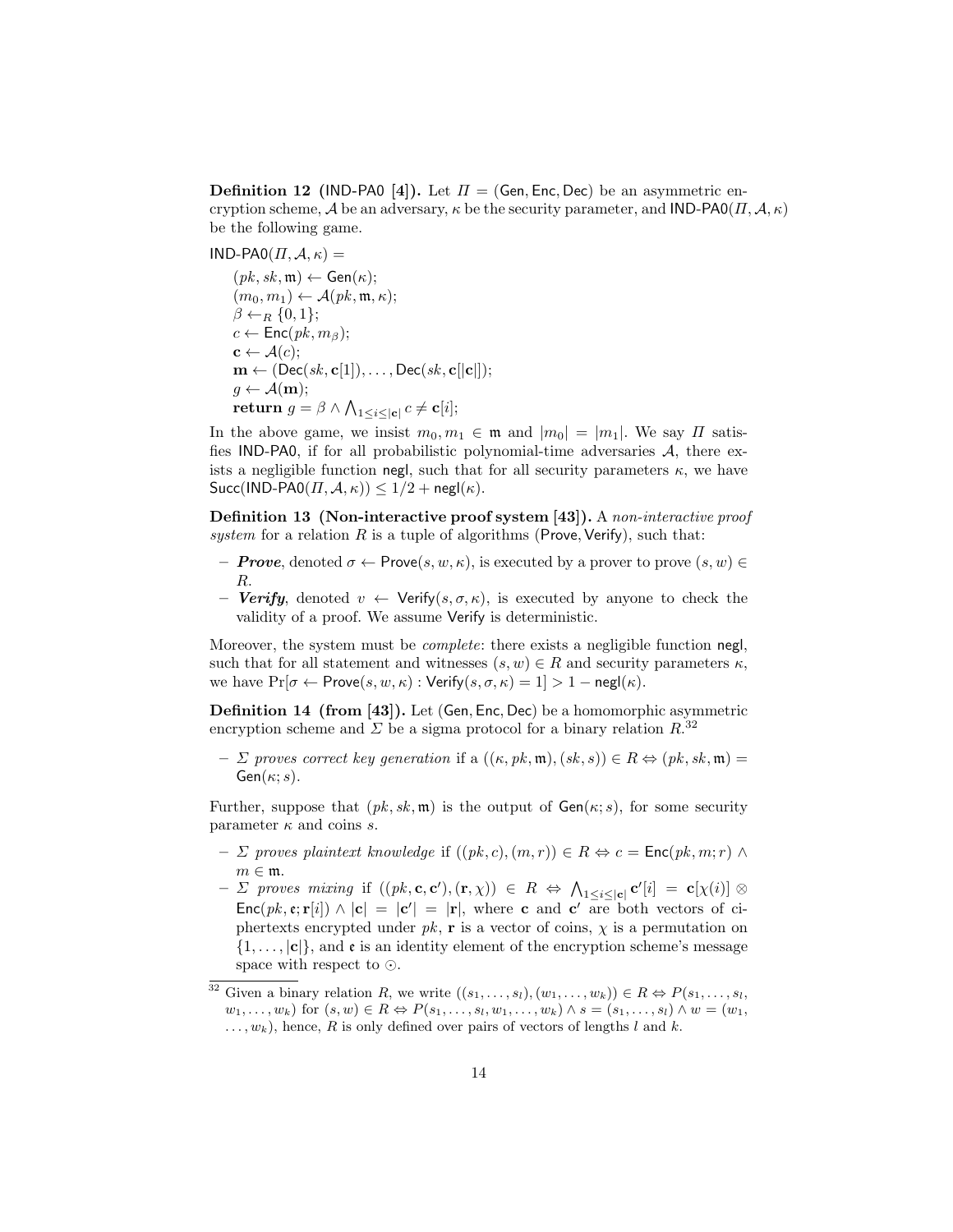$– \Sigma$  proves correct decryption if  $((pk, c, m), sk) \in R \Leftrightarrow m = \text{Dec}(sk, c)$ .

Definition 15 (Fiat-Shamir transformation [17]). Given a sigma protocol  $\Sigma = (Comm, Chal, Resp, Verify_{\Sigma})$  for relation R and a hash function H, the Fiat-Shamir transformation, denoted  $FS(\Sigma, \mathcal{H})$ , is the non-interactive proof system (Prove, Verify), defined as follows:

Prove $(s, w, \kappa) =$  $(\text{comm}, t) \leftarrow \text{Comm}(s, w, \kappa);$ chal  $\leftarrow$  H(comm, s);  $resp \leftarrow Resp(chal, t, \kappa);$ return (comm, resp);

Verify(s, (comm, resp),  $\kappa$ ) = chal  $\leftarrow$  H(comm, s); **return** Verify<sub> $\Sigma$ </sub> $(s,$  (comm, chal, resp),  $\kappa$ );

A string m can be included in the hashes computed by algorithms Prove and Verify. That is, the hashes are computed in both algorithms as  $\text{chal} \leftarrow \mathcal{H}(\text{comm},\text{S})$ s, m). We write  $Prove(s, w, m, \kappa)$  and  $Verify(s, (comm, resp), m, k)$  for invocations of Prove and Verify which include string  $m$ .

Definition 16 (Simulation sound extractability [5,18,43]). Suppose  $\Sigma$  is a sigma protocol for relation  $R$ ,  $H$  is a random oracle, and (Prove, Verify) is a non-interactive proof system, such that  $FS(\Sigma, \mathcal{H}) = (Prove, Verify)$ . Further suppose S is a simulator for (Prove, Verify) and H can be patched by S. Proof system (Prove, Verify) satisfies simulation sound extractability if there exists a probabilistic polynomial-time algorithm  $K$ , such that for all probabilistic polynomial-time adversaries  $A$  and coins  $r$ , there exists a negligible function negl, such that for all security parameters  $\kappa$ , we have:  $33$ 

$$
\Pr[\mathbf{P} \leftarrow (); \mathbf{Q} \leftarrow \mathcal{A}^{\mathcal{H}, \mathcal{P}}(\text{---}; r); \mathbf{W} \leftarrow \mathcal{K}^{\mathcal{A}'}(\mathbf{H}, \mathbf{P}, \mathbf{Q}):
$$
  

$$
|\mathbf{Q}| \neq |\mathbf{W}| \vee \exists j \in \{1, \dots, |\mathbf{Q}|\} \cdot (\mathbf{Q}[j][1], \mathbf{W}[j]) \notin R \land
$$
  

$$
\forall (s, \sigma) \in \mathbf{Q}, (t, \tau) \in \mathbf{P} \cdot \text{Verify}(s, \sigma, \kappa) = 1 \land \sigma \neq \tau] \leq \text{negl}(\kappa)
$$

where  $\mathcal{A}(-;r)$  denotes running adversary  $\mathcal A$  with an empty input and coins r, where **H** is a transcript of the random oracle's input and output, and where oracles  $A'$  and  $P$  are defined below:

- $-\mathcal{A}'$ . Computes  $\mathbf{Q}' \leftarrow \mathcal{A}(-;r)$ , forwarding any of  $\mathcal{A}'$ 's oracle queries to K, and outputs  $\mathbf{Q}'$ . By running  $\mathcal{A}(-;r)$ ,  $\mathcal{K}$  is rewinding the adversary.
- $-\mathcal{P}(s)$ . Computes  $\sigma \leftarrow \mathcal{S}(s,\kappa); \mathbf{P} \leftarrow (\mathbf{P}[1], \ldots, \mathbf{P}[[\mathbf{P}]], (s,\sigma))$  and outputs  $\sigma$ .

Algorithm  $K$  is an *extractor* for (Prove, Verify).

<sup>&</sup>lt;sup>33</sup> We extend set membership notation to vectors: we write  $x \in \mathbf{x}$  if x is an element of the set  $\{x[i] : 1 \le i \le |x|\}.$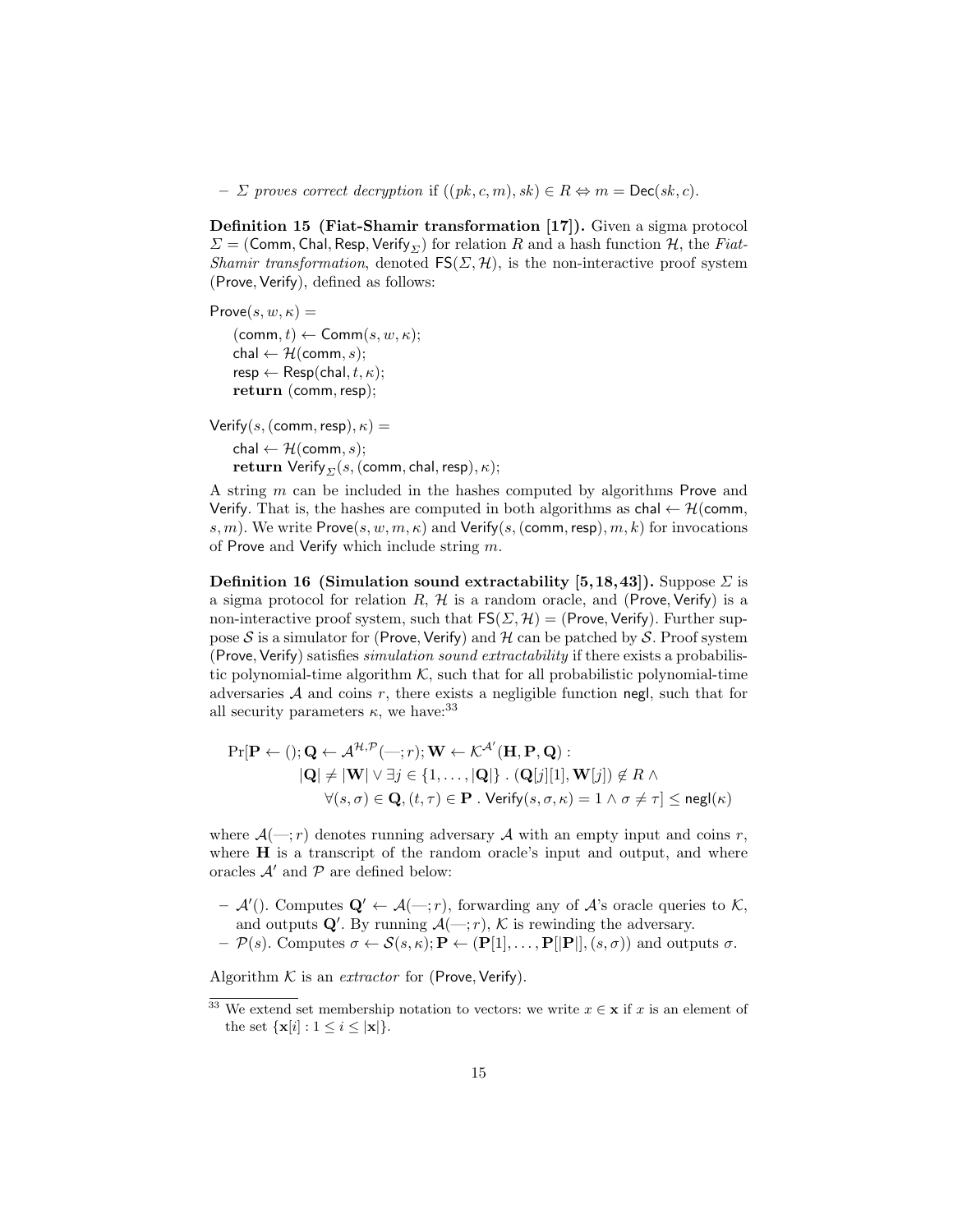**Theorem 8 (from [5]).** Let  $\Sigma$  be a sigma protocol for relation R, and let H be a random oracle. Suppose  $\Sigma$  satisfies special soundness and special honest verifier zero-knowledge. Non-interactive proof system  $FS(\Sigma, \mathcal{H})$  satisfies zero-knowledge and simulation sound extractability.

### B Proofs

#### B.1 Proof of Lemma 1

Let  $\Pi = (Gen, Enc, Dec), FS(\Sigma, \mathcal{H}) = (ProveKey, VerKey), and Enc2Vote<sup>+</sup>(\Pi,$  $\Sigma, \mathcal{H}$ ) = (Setup, Vote, Tally, Verify). Suppose  $\kappa$  is a security parameter, nb and nc are integers, and  $v_1, \ldots, v_{nb} \in \{1, \ldots, nc\}$  are votes. Let **v** be the election outcome that corresponds to those votes. Suppose  $(pk', sk', mb, mc)$  is an output of  $Setup(\kappa)$  such that  $nb \le mb \wedge nc \le mc$ . By definition of algorithm Setup, there exist coins s such that  $(pk, sk, \mathfrak{m}) = Gen(\kappa; s)$ ,  $\rho$  is an output of ProveKey( $(\kappa, pk, \mathfrak{m}), (sk, s), \kappa$ ),  $pk' = (pk, \mathfrak{m}, \rho)$ ,  $sk' = (pk, sk)$ , and mc is the largest integer such that  $\{0, \ldots, mc\} \subseteq \{0\} \cup \mathfrak{m}$ . By completeness of (ProveKey, VerKey), we have VerKey $((\kappa, pk, \mathfrak{m}), \rho, \kappa) = 1$ , with overwhelming probability. Suppose for each  $i \in \{1, \ldots, nb\}$  that  $b_i$  is an output of  $\mathsf{Vote}(pk', v_i, nc, \kappa)$ , therefore,  $b_i$  is an output of  $Enc(pk, v_i)$ . Further suppose  $(\mathfrak{v}', pf)$  is an output of Tally(sk',  $\{b_1, \ldots, b_{nb}\},$  nc,  $\kappa$ ). Our precondition ensures ciphertexts  $b_1, \ldots, b_{nb}$ are distinct with overwhelming probability, hence, by definition of algorithm Tally, we have  $\bigwedge_{v=1}^{nc} \exists^{=v'[v]} i \in \{1,\ldots,nb\}$ :  $v = \text{Dec}(sk, b_i)$ . It follows by correctness of  $\Pi$  that  $\bigwedge_{v=1}^{nc} \exists^{=\mathfrak{v}'[v]} i \in \{1,\ldots,nb\} : v = v_i$ , with overwhelming probability. Thus,  $\mathfrak{v}'$  is the election outcome that corresponds to votes  $v_1, \ldots, v_{nb}$ , i.e.,  $\mathfrak{v} = \mathfrak{v}'$ , concluding our proof.  $\Box$ 

#### B.2 Proof of Proposition 2

Let  $Enc2Vote^{+}(H, \Sigma, \mathcal{H}) =$  (Setup, Vote, Tally, Verify). Suppose A is a probabilistic polynomial-time adversary and  $\kappa$  is a security. Further suppose  $(pk, nc, v, v')$ is an output of  $\mathcal{A}(\kappa)$ , b is an output of  $\mathsf{Vote}(pk', nc, v, \kappa)$ , and b' is an output of Vote( $pk', nc, v', \kappa$ ), such that  $b \neq \bot$  and  $b' \neq \bot$ . By definition of algorithm Vote, public key  $pk'$  is a vector  $(pk, \mathfrak{m}, \rho)$  such that  $\mathsf{VerKey}((\kappa, pk, \mathfrak{m}), \rho, \kappa) = 1$  and  $v, v' \in \{1, \ldots, nc\} \subseteq \mathfrak{m}$ . Moreover, b is an output of  $\mathsf{Enc}(pk, v)$  and b' is an output of  $\mathsf{Enc}(pk, v')$ . Thus,  $b \neq b'$  by our precondition, with overwhelming probability, therefore, individual verifiability is satisfied. For injectivity, we further suppose  $v \neq v'$ , hence,  $b \neq b'$  by our precondition, which concludes our proof.  $\Box$ 

#### B.3 Proof of Theorem 3

Suppose A is a probabilistic polynomial-time adversary and  $\kappa$  is a security parameter. Further suppose  $(pk, \mathfrak{m}, \rho, m, m')$  is an output of  $\mathcal{A}(\kappa)$ , c is an output of  $Enc(pk, m)$ , and c' is an output of  $Enc(pk, m')$ , such that  $VerKey((\kappa, pk, m'))$  $(\mathfrak{m}), \rho, \kappa$  = 1 and  $m, m' \in \mathfrak{m}$ . Since  $\mathsf{FS}(\Sigma, \mathcal{H})$  checks El Gamal parameters, public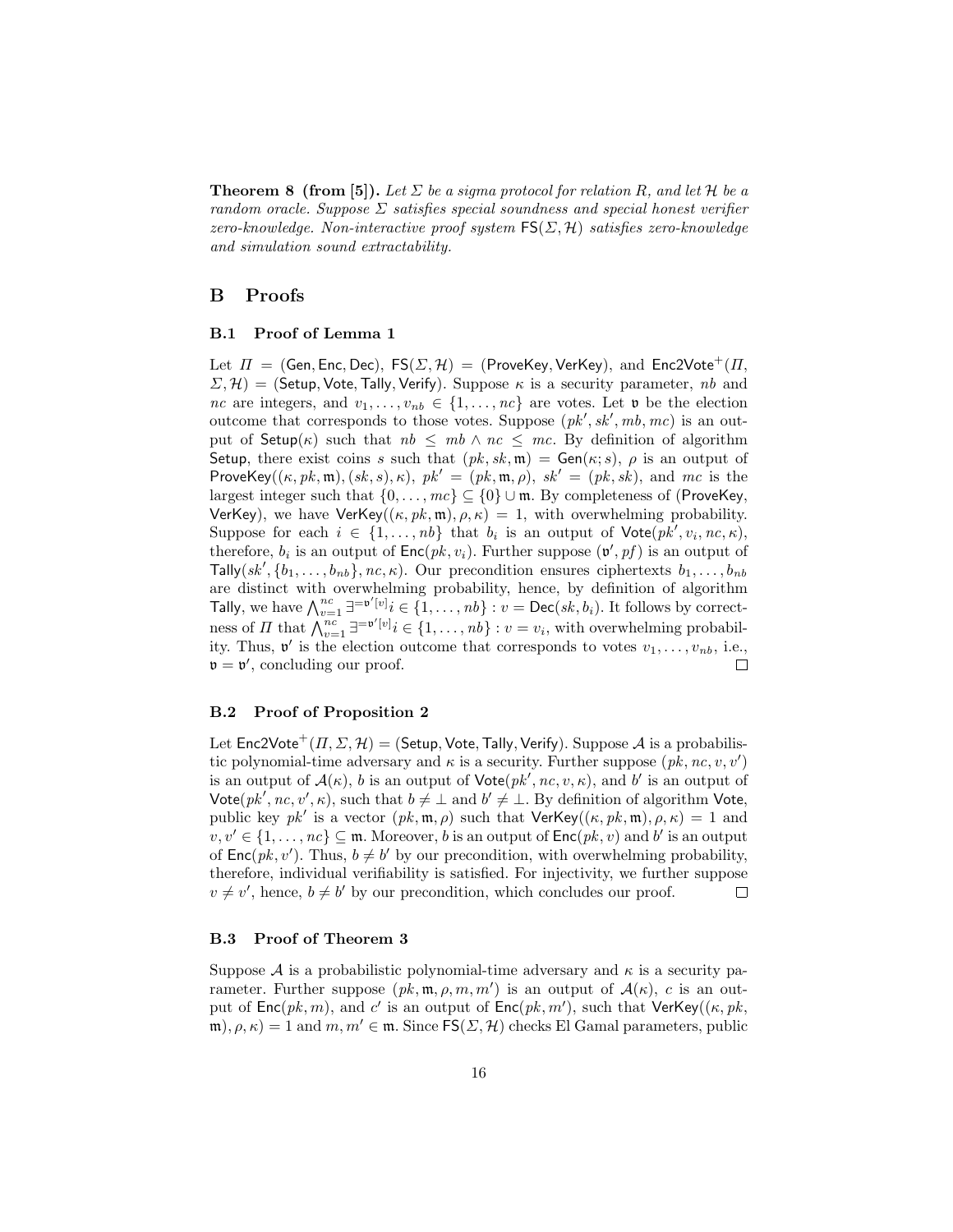key pk is a vector  $(p, q, g, h)$  such that  $p = 2 \cdot q + 1$ ,  $|q| = \kappa$ , g is a generator of  $\mathbb{Z}_p^*$  of order q,  $h \in \mathbb{Z}_p^*$ , and  $\mathfrak{m} = \{1, \ldots, p-1\}$ . By definition of El Gamal, we have  $c[1] = g^r \pmod{p}$  and  $c'[1] = g^{r'} \pmod{p}$  for some coins r and r' chosen uniformly at random from  $\mathbb{Z}_q^*$ . It follows that coins r and r' are distinct, with overwhelming probability. Hence,  $c[1] \neq c'[1]$ , therefore,  $c \neq c'$ , with overwhelming probability. Thus, individual verifiability is satisfied. For injectivity, if  $r \neq r'$ , then  $c[1] \neq c'[1]$ , therefore,  $c \neq c'$ , otherwise  $(r = r')$ ,  $c[2] = h^r \cdot m \pmod{p}$  and  $c'[2] = h^r \cdot m' \pmod{p}$  by definition of El Gamal, hence,  $c \neq c'$  when m and m' are distinct. Thus, injectivity is satisfied too, which concludes our proof.  $\Box$ 

#### B.4 Proof of Lemma 5

Let  $\Pi$  = (Gen, Enc, Dec),  $\pi(\Pi, \Sigma_1, \mathcal{H})$  = (Gen, Enc', Dec'),  $\mathsf{FS}(\Sigma_2, \mathcal{H})$  = (ProveCiph, VerCiph), and H is a hash function. Suppose  $\kappa$  is a security parameter, nb and nc are integers, and  $v_1, \ldots, v_{nb} \in \{1, \ldots, nc\}$  are votes. Let  $\mathfrak v$  be the election outcome that corresponds to those votes. Suppose  $(pk', sk', mb, mc)$  is an output of  $\mathsf{Setup}(\kappa)$  such that  $nb \le mb \wedge nc \le mc$ . By definition of algorithm Setup, there exist coins s such that  $(pk, sk, \mathfrak{m}) = \mathsf{Gen}(\kappa; s)$ ,  $pk' = (pk, \mathfrak{m}, \rho)$ , and  $sk' = (pk, sk)$ , where  $\rho$  is a proof of correct key generation. Further suppose for each  $i \in \{1, \ldots, nb\}$  that  $b_i$  is an output of  $\text{Vote}(pk', v_i, nc, \kappa)$ . Hence, by reasoning similar to that given in the proof of Lemma 1, each ballot is a distinct ciphertext produced by  $Enc'$ . By definition of algorithm  $Enc'$ , we have for each  $i \in \{1, \ldots, nb\}$  that  $b_i$  is a pair and there exist coins  $r_i$  such that  $b_i[1] =$  $Enc(pk, v_i; r_i)$  and  $b_i[2]$  is an output of ProveCiph $((pk, c), (v, r), \kappa)$ . It follows by completeness of (ProveCiph, VerCiph) that  $\bigwedge_{i=1}^{nb}$  VerCiph $((pk, b_i[1]), b_i[2], \kappa) = 1.$ 

Suppose  $(\mathfrak{v}', pf)$  is an output of Tally $(sk', \{b_1, \ldots, b_{nb}\}, nc, \kappa)$ . By definition of algorithm Tally, we have  $pf$  is a vector  $(\mathbf{bb}, pf_1, \mathbf{W}, pf_2)$  such that for all  $1 \leq i \leq nb$  we have  $\mathbf{bb}[i] = b_{\chi(i)}[1] \otimes \mathsf{Enc}(pk, \mathfrak{e}; \mathbf{r}[i]),$  where  $\chi$  is a permutation on  $\{1, \ldots, nb\}$ , **r** is a vector of coins, and **e** is an identity element. Moreover, we have for all  $1 \leq i \leq nb$  that  $\mathbf{W}[i] = \mathsf{Dec}(sk, \mathbf{bb}[i])$ . Since  $\mathfrak{v}'$  is derived by initialising  $v'$  as a zero-filled vector of length nb and computing for  $1 \le i \le nb$  do if  $1 \le$  $\mathbf{W}[i] \leq nc \text{ then } \mathfrak{v}'[\mathbf{W}[i]] \leftarrow \mathfrak{v}'[\mathbf{W}[i]] + 1, \text{ we have } \stackrel{\sim}{\bigwedge_{v=1}^{nc}} \exists^{\exists \overline{v'}[v]} i \in \{1, \ldots, nb\}$  $v = \text{Dec}(sk, \textbf{bb}[i])$ . Moreover, since  $\Pi$  is homomorphic, we have for all  $1 \leq$  $i \leq nb$  that  $\mathbf{bb}[i] = \mathsf{Enc}(pk, v_{\chi(i)}; r_{\chi(i)} \oplus \mathbf{r}[i]),$  with overwhelming probability. It follows by correctness of  $\Pi$  that  $\bigwedge_{v=1}^{nc} \exists^{=\mathfrak{v}'[v]} i \in \{1,\ldots,n\} : v = v_{\chi(i)},$ with overwhelming probability. Since  $\chi$  is a permutation on  $\{1, \ldots, nb\}$ , election outcome  $\mathfrak{v}'$  corresponds to votes  $v_1, \ldots, v_{nb}$ , i.e.,  $\mathfrak{v} = \mathfrak{v}'$ , with overwhelming probability, thereby concluding our proof.  $\Box$ 

#### B.5 Proof of Theorem 7

Let  $\Pi = (\mathsf{Gen}, \mathsf{Enc}, \mathsf{Dec}), \ \mathsf{FS}(\Sigma_1, \mathcal{H}) = (\mathsf{ProveKey}, \mathsf{VerKey}), \ \mathsf{FS}(\Sigma_2, \mathcal{H}) =$ (ProveCiph, VerCiph),  $FS(\Sigma_3, \mathcal{H}) =$  (ProveDec, VerDec),  $FS(\Sigma_4, \mathcal{H}) =$  (ProveMix, VerMix), and HeliosM $(\Pi, \Sigma_1, \Sigma_2, \Sigma_3, \Sigma_4, \mathcal{H}) =$  (Setup, Vote, Tally, Verify). We prove completeness and soundness below. The proofs are similar to proofs of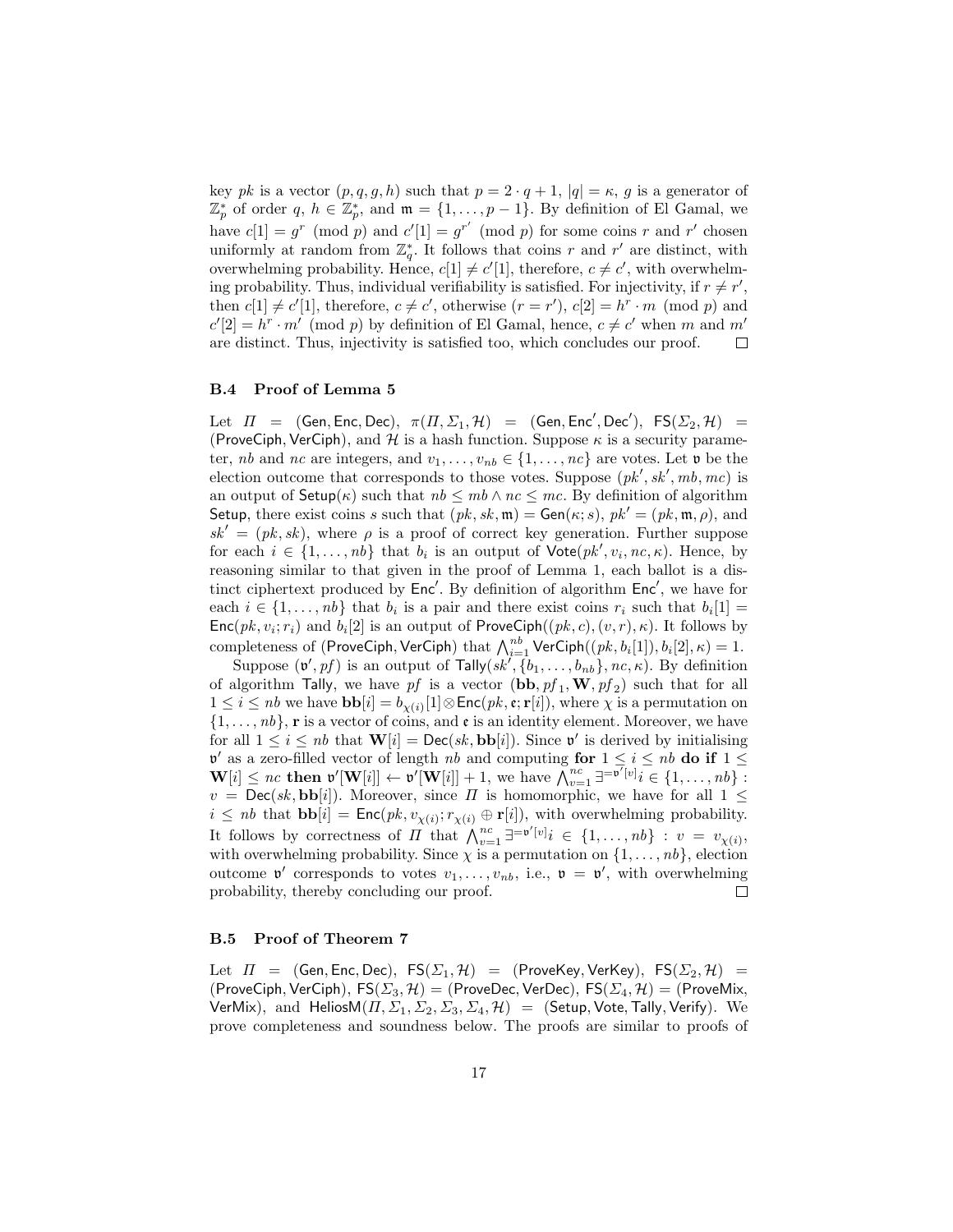completeness and soundness for Helios  $[43,$  Appendix F, due to the aforementioned similarities between Helios Mixnet and Helios (§4).

Completeness. Suppose A is an adversary and  $\kappa$  is a security parameter. Further suppose  $(pk', sk', mb, mc)$  is an output of  $Setup(\kappa)$ ,  $(bb, nc)$  is an output of  $A(pk', \kappa)$  such that  $|bb| \leq mb$  and  $nc \leq mc$ , and  $(v, pf)$  is an output of Tally( $sk'$ , bb, nc,  $\kappa$ ). By definition of algorithm Setup, there exist coins s such that  $(pk, sk, \mathfrak{m}) = Gen(\kappa; s)$ ,  $\rho$  is an output of ProveKey $((\kappa, pk, \mathfrak{m}), (sk, s), \kappa), pk'$ is the vector  $(pk, \mathfrak{m}, \rho)$ , sk<sup>t</sup> is the vector  $(pk, sk)$ , mc is the largest integer such that  $\{0, \ldots, mc\} \subseteq \{0\} \cup \mathfrak{m}$ , and  $mb = p(\kappa)$ , where p is a polynomial function. By completeness of (ProveKey, VerKey), we have VerKey( $(\kappa, pk, \mathfrak{m}), \rho, \kappa$ ) = 1, with overwhelming probability. Suppose  $\{b_1, \ldots, b_\ell\}$  is computed as per Step 1 of algorithm Tally. If  $\{b_1, \ldots, b_\ell\} = \emptyset$ , then we have **v** as a zero-filled vector of length nc and Verify $(pk', \mathfrak{bb}, nc, \mathfrak{v}, pf, \kappa) = 1$ , hence, completeness is satisfied. Otherwise, we proceed as follows.

Since  $\Sigma_2$  satisfies special soundness and special honest verifier zero-knowledge, proof system  $FS(\Sigma_2, \mathcal{H})$  satisfies simulation should extractability (Theorem 8), hence, we have for each  $i \in \{1, \ldots, \ell\}$  that  $b_i$  is a ciphertext. By definition of algorithm Tally, we have  $pf$  is a vector  $(\mathbf{bb}, pf_1, \mathbf{W}, pf_2)$  such that for all  $1 \leq i \leq \ell$ we have  $\mathbf{bb}[i] = b_{\chi(i)}[1] \otimes \mathsf{Enc}(pk, \mathbf{c}; \mathbf{r}[i]),$  where  $\chi$  is a permutation on  $\{1, \ldots, \ell\},$ **e** is an identity element of  $\Pi$ 's message space with respect to  $\odot$ , and **r** is a vector of coins. Moreover,  $pf_1$  is an output of ProveMix $((pk, (b_1[1], \ldots, b_\ell[1]), \mathbf{bb}), (\mathbf{r}, \chi),$ κ). By completeness of (ProveMix, VerMix), we have VerMix $((pk, (b_1[1], \ldots, b_\ell[1]),$ **bb**),  $pf_1, \kappa$  = 1, with overwhelming probability. It follows that checks hold in Step 2 of algorithm Verify.

By Step 3 of algorithm Tally, we have for all  $1 \leq i \leq \ell$  that  $\mathbf{W}[i]$  is an output of  $\mathsf{Dec}(sk, \mathbf{bb}[i])$  and  $pf_2[i]$  is an output of  $\mathsf{ProveDec}((pk, \mathbf{bb}[i], \mathbf{W}[i]), sk, \kappa)$ . By completeness of (ProveDec, VerDec), we have  $\bigwedge_{i=1}^\ell \mathsf{VerDec}((pk, \mathbf{bb}[i], \mathbf{W}[i]),$  $pf_2[i], \kappa$  = 1, with overwhelming probability. Moreover, since **v** is derived by initialising W as a vector of length  $\ell$  and computing for  $1 \leq i \leq \ell$  do if  $1 \leq \mathbf{W}[i] \leq nc$  then  $\mathfrak{v}[\mathbf{W}[i]] \leftarrow \mathfrak{v}[\mathbf{W}[i]] + 1$ , we have  $\bigwedge_{v=1}^{nc} \exists^{\mathfrak{v}[\overline{v}]} i \in \{1, \ldots, \ell\}$ :  $v = W[i]$ . It follows that checks hold in Step 3 of algorithm Verify.

Since the above checks succeed, algorithm Verify outputs 1, with overwhelming probability, hence, completeness is satisfied.

Soundness. We suppose each of the proof systems satisfies simulation sound extractability by Theorem 8. Moreover, since (Setup, Vote,Tally, Verify) shares algorithm Vote with  $Enc2Vote^{+}(\pi(\Pi, \Sigma_2, \mathcal{H}), \Sigma_1, \mathcal{H})$ , it follows from Proposition 2 that both schemes satisfy injectivity, hence, a prerequisite of soundness is satisfied.

Suppose  $A$  is a probabilistic polynomial-time adversary,  $\kappa$  is a security parameter, and  $(pk', nc, bb, v, pf)$  is an output of  $\mathcal{A}(\kappa)$  such that Verify(pk', bb,  $nc, \mathfrak{v}, pf, \kappa$  = 1. By definition of algorithm Verify, public key  $pk'$  is a vector  $(pk, \mathfrak{m}, \rho)$  and  $\mathfrak{v}$  parses as a vector of length nc. Let  $\{b_1, \ldots, b_\ell\}$  be computed as per Step 1 of algorithm Tally. We have for all  $b = \mathsf{Vote}(pk', nc, v, \kappa; r)$  that  $b \notin \{b_1, \ldots, b_\ell\}$  with overwhelming probability, since such an occurrence would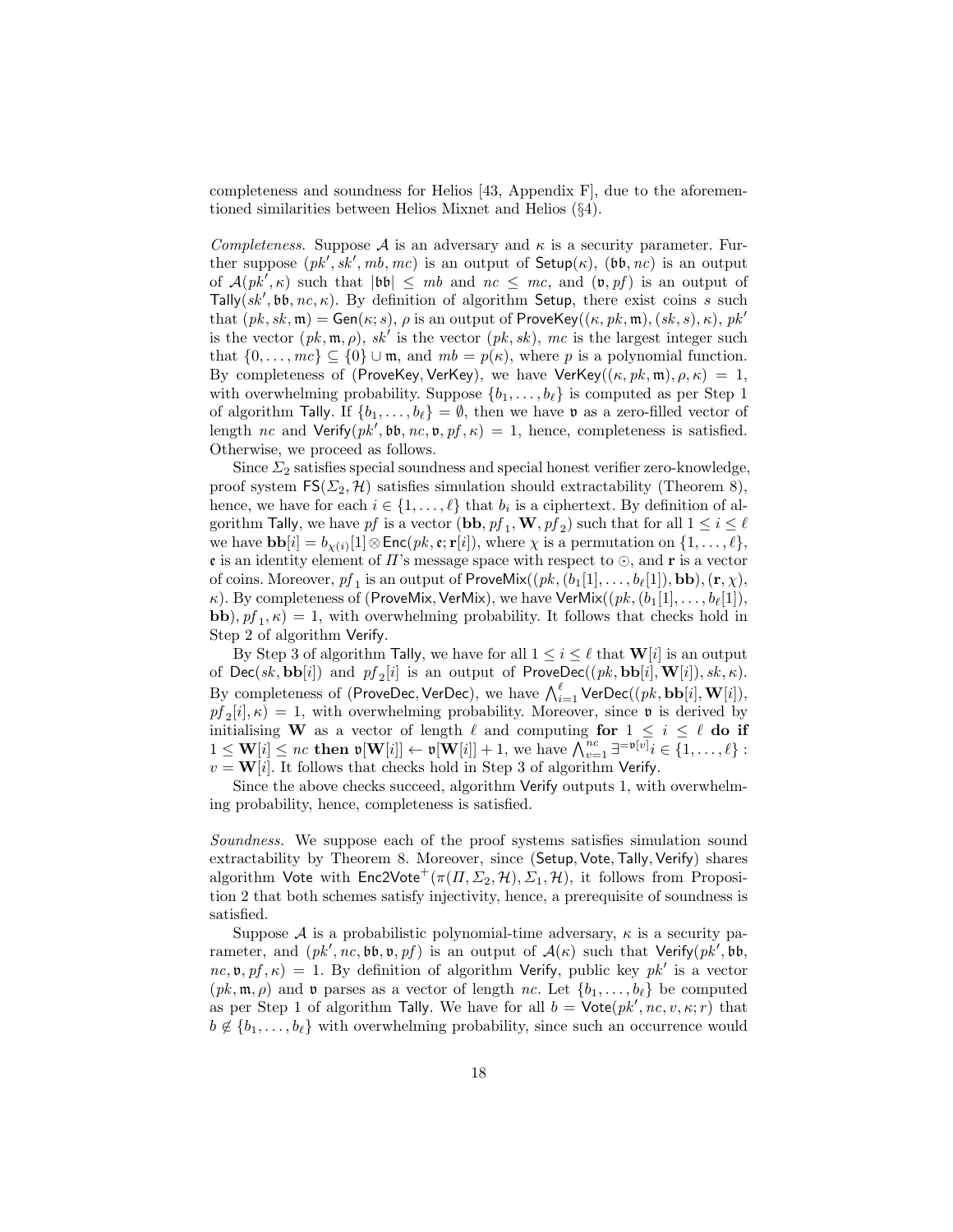imply a contradiction:  $\{b_1, \ldots, b_\ell\}$  is not the largest subset of bb satisfying the conditions in Step 1 of algorithm Tally, because b is a pair and  $VerCiph((pk,$  $b_i[1], b_i[2], \kappa = 1$ , with overwhelming probability, but  $b \notin \{b_1, \ldots, b_\ell\}$ . It follows with overwhelming probability that

$$
correct-outcome(pk', nc, \mathfrak{bb}, \kappa) = correct-outcome(pk', nc, \{b_1, \ldots, b_\ell\}, \kappa)
$$
 (1)

A proof of (1) follows from the definition of function *correct-outcome*. If  $\{b_1,$  $\ldots, b_{\ell}$  =  $\emptyset$ , then **v** and *correct-outcome*( $pk', nc, \{b_1, \ldots, b_{\ell}\}, \kappa$ ) are zero-filled vectors of length nc, with overwhelming probability, hence, soundness is satisfied. Otherwise, we proceed as follows.

By definition of Verify, we have VerKey $((\kappa, pk, \mathfrak{m}), \rho, \kappa) = 1$ , hence, by simulation sound extractability, public key  $pk$  is an output of Gen, with overwhelming probability. Moreover, we have for each  $i \in \{1, \ldots, \ell\}$  that VerCiph((pk,  $b_i[1], b_i[2], \kappa = 1$ , hence, by simulation sound extractability, there exists a message  $v_i \in \mathfrak{m}$  and coins  $r_i$  such that

$$
b_i[1] = \mathsf{Enc}(pk, v_i; r_i)
$$

and  $b_i[2]$  is an output of ProveCiph $((pk, b_i[1]), (v_i, r_i), \kappa)$ , with overwhelming probability.

By Step 2 of algorithm Verify, proof  $pf$  parses as a vector  $(\mathbf{bb}, pf_1, \mathbf{W}, pf_2)$ such that  $\mathsf{VerMix}((pk, (b_1[1], \ldots, b_\ell[1]), \mathbf{bb}), pf_1, \kappa) = 1$ . It follows from simulation sound extractability that there exists a permutation  $\chi$  on  $\{1, \ldots, \ell\}$  and a vector of coins **r** such that **bb** is a vector of length  $\ell$  and for each  $i \in \{1, \ldots, \ell\}$ we have

$$
\mathbf{bb}[i] = b_{\chi(i)}[1] \otimes \mathsf{Enc}(pk, \mathfrak{e}; \mathbf{r}[i]),
$$

where  $\mathfrak e$  is an identity element of  $\Pi$ 's message space with respect to  $\odot$ , with overwhelming probability. Although public key  $pk$  might not have been constructed using coins chosen uniformly at random, we nevertheless, with overwhelming probability, have for each  $i \in \{1, \ldots, \ell\}$  that

$$
\mathbf{bb}[i] = \mathsf{Enc}(pk, v_{\chi(i)}; r_{\chi(i)} \oplus \mathbf{r}[i])
$$

because  $\Pi$  is perfectly homomorphic and  $\mathfrak e$  is an identity element.

Let  $\mathfrak{v}' = correct\text{-}outcome(pk', nc, \{b_1, \ldots, b_\ell\}, \kappa)$ . Given that  $\{b_1, \ldots, b_\ell\}$  is a set of pairs, error symbol  $\perp$  is not an element of that set. Hence, by definition of function *correct-outcome*, we have for each  $v \in \{1, ..., nc\}$  that  $\exists^{=v'[v]}b \in$  $\{b_1,\ldots,b_\ell\} : \exists r : b = \mathsf{Vote}(pk', v, nc, \kappa; r)$ , moreover,  $\exists^{=v'[v]}j \in \{1,\ldots,\ell\} : v =$  $v_j$  and, since  $\chi$  is a permutation on  $\{1, \ldots, \ell\},\$ 

$$
\exists^{=v'[v]}j \in \{1, \dots, \ell\} : v = v_{\chi(j)} \tag{2}
$$

By Step 3 of algorithm Verify, we have W and  $pf_2$  are vectors of length  $\ell$  such that  $\bigwedge_{i=1}^{\ell} \mathsf{VerDec}((pk, \mathbf{bb}[i], \mathbf{W}[i]), p f_2[i], \kappa) = 1$  and  $\bigwedge_{v=1}^{nc} \exists^{\equiv \mathfrak{v}[v]} i \in \{1, \ldots, \ell\}$ :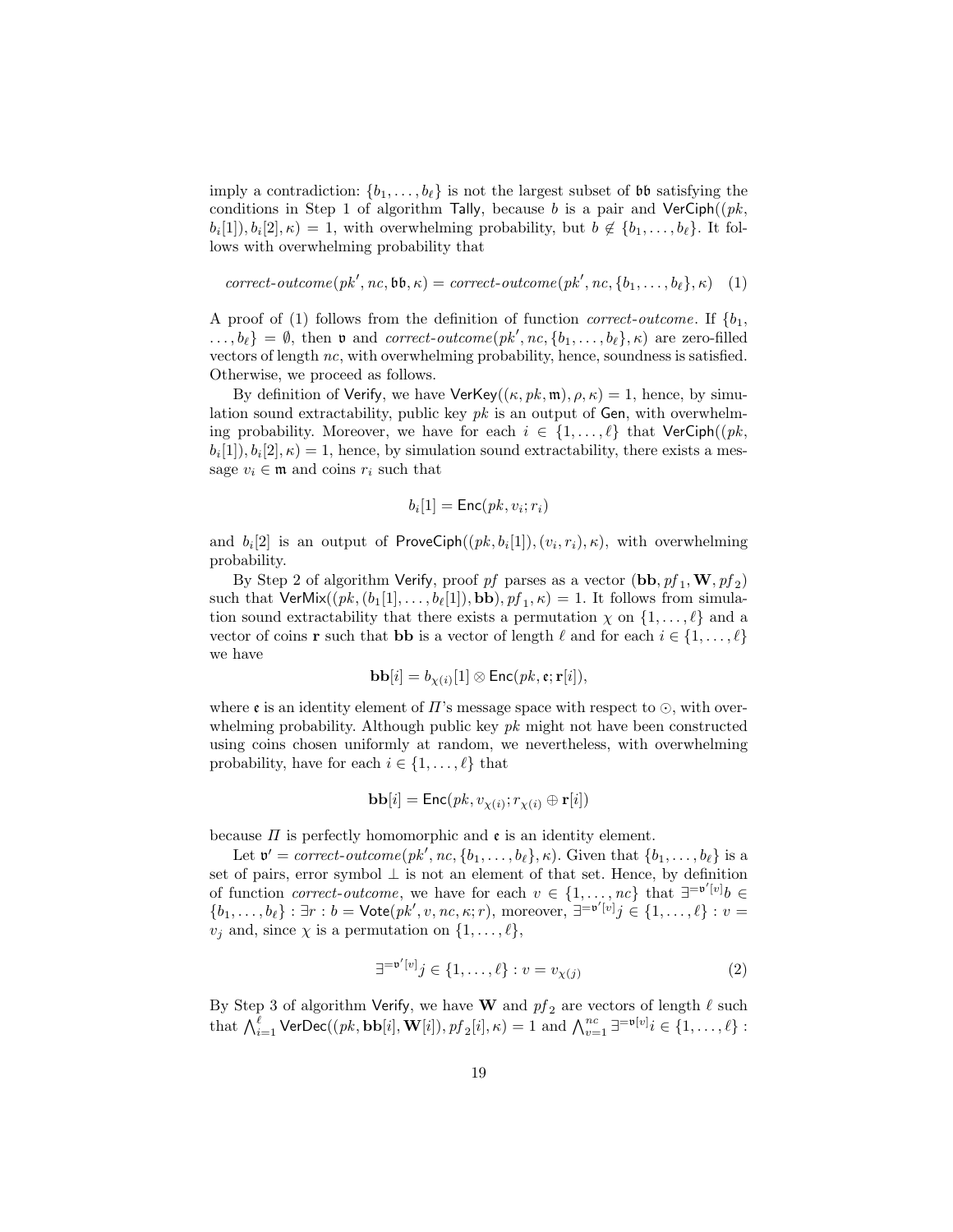$v = \mathbf{W}[i]$ . Hence, by simulation sound extractability, we have for each  $v \in$  $\{1, \ldots, nc\}$  that

$$
\bigwedge_{v=1}^{nc} \exists^{=\mathfrak{v}[v]} i \in \{1,\ldots,\ell\} : v = \mathsf{Dec}(sk,\mathsf{Enc}(pk,v_{\chi(i)};r_{\chi(i)} \oplus \mathbf{r}[i]))
$$

with overwhelming probability. Although ciphertexts  $\textbf{bb}[1], \ldots, \textbf{bb}[\ell]$  may not have been constructed using coins chosen uniformly at random nor using a public key that was constructed using coins chosen uniformly at random, we nonetheless, with overwhelming probability, have for each  $i \in \{1, \ldots, \ell\}$  that  $Dec(sk, Enc(pk, v_{\chi(i)}; r_{\chi(i)} \oplus r[i])) = v_{\chi(i)}$ , because  $\Pi$  is perfectly correct. Thus,

$$
\exists^{\text{=v}[v]} j \in \{1, \dots, \ell\} : v = v_{\chi(j)} \tag{3}
$$

with overwhelming probability. Soundness follows from  $(1)$ – $(3)$ , which concludes our proof. □

## C Privacy does not imply individual verifiability

Smyth provides sufficient conditions for  $Enc2Vote<sup>+</sup>$  to ensure ballot secrecy [41]. Intuitively, it follows that ballot secrecy is satisfied by Enc2Vote, a variant of  $Enc2Vote<sup>+</sup>$  thats omit proofs of correct key generation along with checks of such proofs, because those proofs serve no purpose when keys are correctly generated, as is necessary for privacy. Thus, Enc2Vote satisfies ballot secrecy.

**Definition 17** (Enc2Vote [41]). Given an asymmetric encryption scheme  $\Pi$ (Gen, Enc, Dec), we define  $Enc2Vote(\Pi) = (Setup, Vote, Tally, Verify)$  such that:

- Setup( $\kappa$ ) computes  $(pk, sk, \mathfrak{m}) \leftarrow Gen(\kappa); pk' \leftarrow (pk, \mathfrak{m}); sk' \leftarrow (pk, sk),$  derives mc as the largest integer such that  $\{0, \ldots, mc\} \subset \{0\} \cup \mathfrak{m}$  and for all  $m_0, m_1 \in \{1, \ldots, mc\}$  we have  $|m_0| = |m_1|$ , and outputs  $(pk', sk', p(\kappa), mc)$ , where  $p$  is a polynomial function.
- Vote $(pk', v, nc, \kappa)$  parses  $pk'$  as pair  $(pk, \mathfrak{m})$ , outputting  $\perp$  if parsing fails or  $v \notin \{1, \ldots, nc\} \vee \{1, \ldots, nc\} \not\subseteq \mathfrak{m}$ , computes  $b \leftarrow \mathsf{Enc}(pk, v)$ , and outputs b.  $-$  Tally(sk', bb, nc,  $\kappa$ ) initialises v as a zero-filled vector of length nc, parses sk' as pair  $(pk, sk)$ , outputting  $(\mathfrak{v}, \perp)$  if parsing fails, computes for  $b \in \mathfrak{b}\mathfrak{b}$  do  $v \leftarrow \text{Dec}(sk, b)$ ; if  $1 \le v \le nc$  then  $\mathfrak{v}[v] \leftarrow \mathfrak{v}[v] + 1$ , and outputs  $(\mathfrak{v}, \epsilon)$ , where  $\epsilon$  is a constant symbol.
- Verify $(pk, bb, nc, v, pf, \kappa)$  outputs 1.

Definition 18 (Well-definedness [41]). Given an asymmetric encryption scheme  $\Pi = (Gen, Enc, Dec)$ , we say  $\Pi$  satisfies well-definedness, if for all probabilistic polynomial-time adversaries  $A$ , there exists a negligible function negl, such that for all security parameters  $\kappa$ , we have  $Pr[(pk, sk, \mathfrak{m}) \leftarrow Gen(\kappa); c \leftarrow$  $\mathcal{A}(pk, \mathfrak{m}, \kappa): \mathsf{Dec}(sk, c) \neq \bot \Rightarrow \exists m, r \in \mathfrak{m} \land c = \mathsf{Enc}(pk, m; r) \land c \neq \bot$  $1 - \text{negl}(\kappa)$ .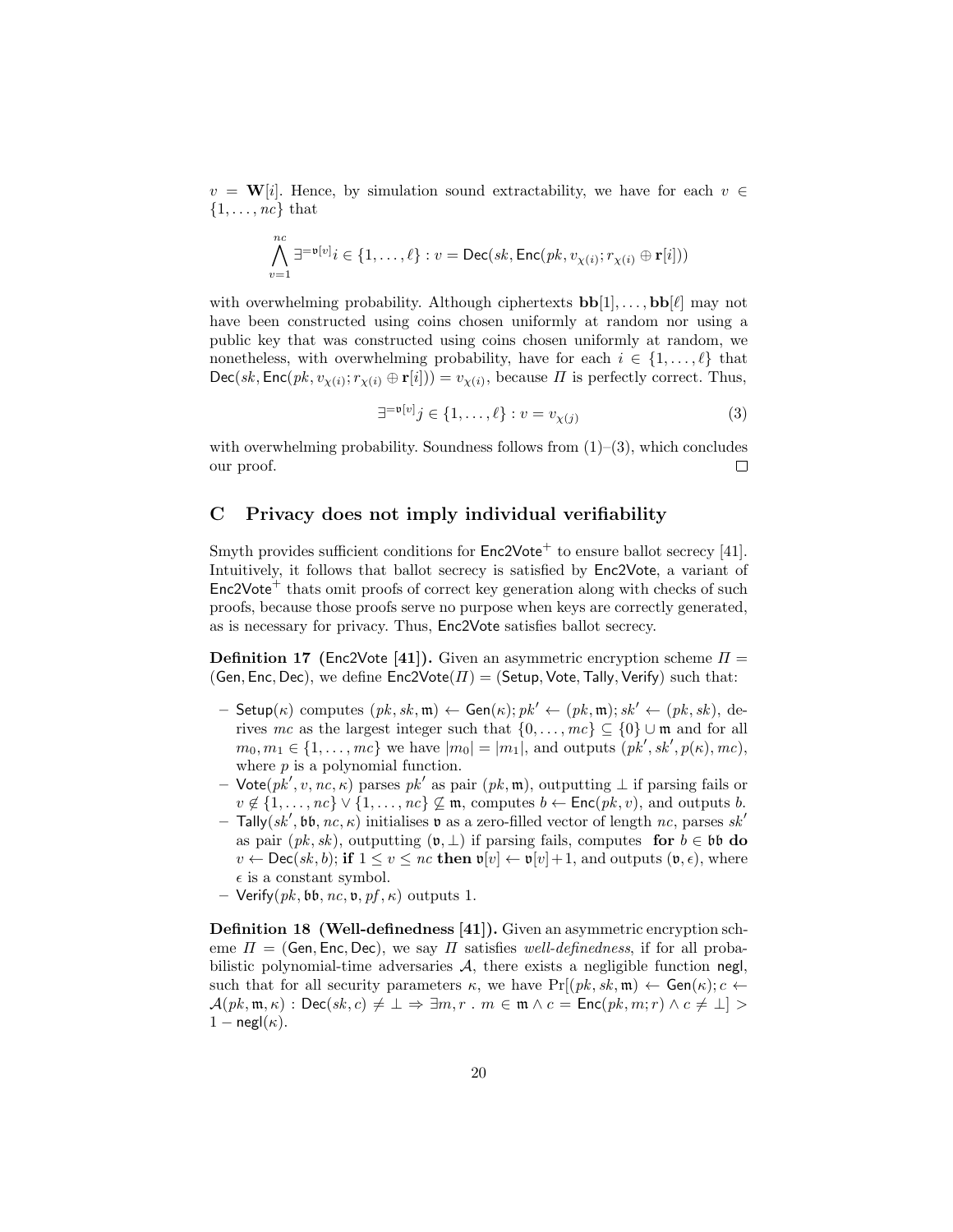**Definition 19** (Ballot secrecy [41]). Let  $\Gamma$  = (Setup, Vote, Tally, Verify) be an election scheme,  $A$  be an adversary,  $\kappa$  be a security parameter, and Ballot-Secrecy be the following game.

Ballot-Secrecy( $\Gamma$ ,  $\mathcal{A}$ ,  $\kappa$ ) =

1  $(pk, sk, mb, mc) \leftarrow$  Setup $(\kappa);$ 2  $nc \leftarrow \mathcal{A}(pk, \kappa);$  $\mathbf{3} \ \beta \leftarrow_R \{0,1\};$  $4 L \leftarrow \emptyset;$ 5  $\mathfrak{bb} \leftarrow \mathcal{A}^{\mathcal{O}}$ ();  $\mathfrak{g}$   $(\mathfrak{v}, pf) \leftarrow \text{Tally}(sk, \mathfrak{bb}, nc, \kappa);$  $\tau \, q \leftarrow \mathcal{A}(\mathfrak{v}, pf);$ 8 return  $g = \beta \wedge balanced(b\mathfrak{b}, nc, L) \wedge 1 \leq nc \leq mc \wedge |b\mathfrak{b}| \leq mb;$ 

Predicate balanced(bb, nc, L) holds if for all votes  $v \in \{1, \ldots, nc\}$  we have  $|\{b\}|$  $b \in \mathfrak{bb} \wedge \exists v_1 \cdot (b, v, v_1) \in L \} = |\{b \mid b \in \mathfrak{bb} \wedge \exists v_0 \cdot (b, v_0, v) \in L\}|$ , and oracle  $\mathcal{O}$ is defined as follows:

 $-$  *O*(*v*<sub>0</sub>, *v*<sub>1</sub>) computes *b* ← Vote(*pk*, *v*<sub>β</sub>, *nc*, *κ*); *L* ← *L*∪{(*b*, *v*<sub>0</sub>, *v*<sub>1</sub>)} and outputs b, where  $v_0, v_1 \in \{1, ..., nc\}$ .

We say  $\Gamma$  satisfies *ballot secrecy*, if for all probabilistic polynomial-time adversaries  $A$ , there exists a negligible function negl, such that for all security parameters  $\kappa$ , we have  $\mathsf{Succ}(\mathsf{Ballot\text{-}Secrecy}(I,\mathcal{A},\kappa)) \leq \frac{1}{2} + \mathsf{negl}(\kappa).$ 

Corollary 9. Given a perfectly correct asymmetric encryption scheme Π satisfying IND-PA0 and well-definedness, scheme  $Enc2Vote(\Pi)$  satisfies ballot secrecy.

A proof of Corollary 9 follows from Smyth [41, Lemma 13 & Theorem 14].

To prove that individual verifiability is not implied by ballot secrecy, it suffices to find a perfectly correct asymmetric encryption scheme  $\Pi$  satisfying IND-PA0 and well-definedness such that election scheme  $Enc2Vote(\Pi)$  does not satisfy individual verifiability. Suppose  $\Pi = (Gen, Enc, Dec)$  is the non-malleable variant of El Gamal by Schnorr & Jakobsson [38]. (This variant is used by the Civitas voting system [10, 11].) Algorithm Enc is defined as follows:

– Enc(pk, m) parses pk as (p, q, g, h), outputting ⊥ if parsing fails, selects coins r and s uniformly at random, computes

 $a \leftarrow g^r \pmod{p};$  $b \leftarrow h^r \cdot m \pmod{p};$  $c \leftarrow \mathcal{H}(g^s \mod p, a, b) \mod q;$  $d \leftarrow s + c \cdot r \pmod{q},$ and outputs  $(a, b, c, d)$ , where  $\mathcal H$  is a random oracle.

It follows that  $Enc(pk, m)$  produces collisions for ill-conceived values of pk. Although algorithm Gen will not output such values with overwhelming probability, the adversary may maliciously select such values. Hence,  $Enc2Vote(\Pi)$  does not satisfy individual verifiability. Thus, individual verifiability is not implied by ballot secrecy (Theorem 10) nor stronger notions of privacy such as receipt-freeness and coercion resistance.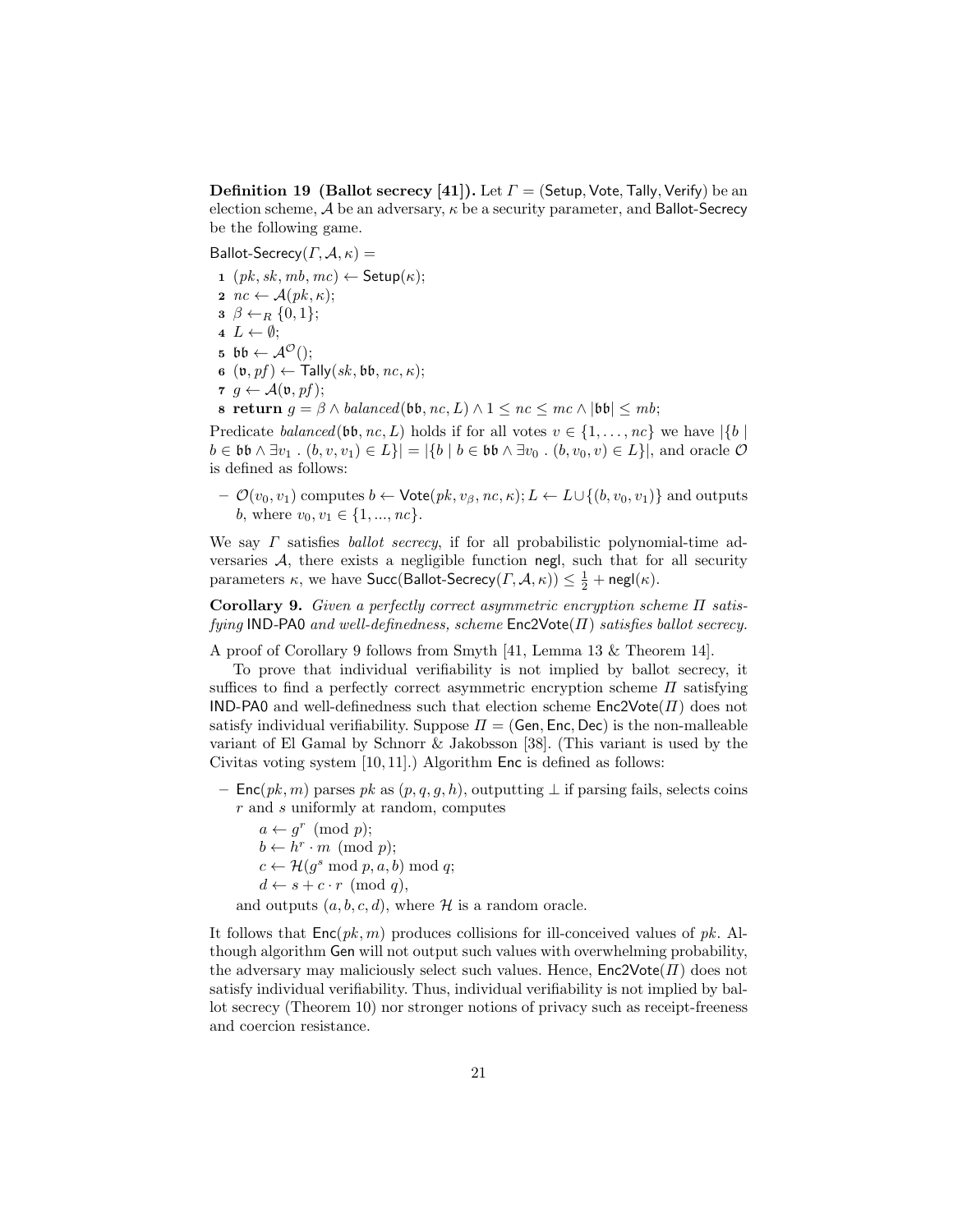Theorem 10. There exists an election scheme satisfying ballot secrecy, but not individual verifiability.

A proof of Theorem 10 follows from Corollary 9 and our informal reasoning.

### References

- 1. Adida, B.: Helios: Web-based Open-Audit Voting. In: USENIX Security'08: 17th USENIX Security Symposium. pp. 335–348. USENIX Association (2008)
- 2. Adida, B., Marneffe, O., Pereira, O., Quisquater, J.: Electing a University President Using Open-Audit Voting: Analysis of Real-World Use of Helios. In: EVT/WOTE'09: Electronic Voting Technology Workshop/Workshop on Trustworthy Elections. USENIX Association (2009)
- 3. Alvarez, R.M., Hall, T.E.: Electronic Elections: The Perils and Promises of Digital Democracy. Princeton University Press (2010)
- 4. Bellare, M., Sahai, A.: Non-malleable Encryption: Equivalence between Two Notions, and an Indistinguishability-Based Characterization. In: CRYPTO'99: 19th International Cryptology Conference. LNCS, vol. 1666, pp. 519–536. Springer (1999)
- 5. Bernhard, D., Pereira, O., Warinschi, B.: How Not to Prove Yourself: Pitfalls of the Fiat-Shamir Heuristic and Applications to Helios. In: ASIACRYPT'12: 18th International Conference on the Theory and Application of Cryptology and Information Security. LNCS, vol. 7658, pp. 626–643. Springer (2012)
- 6. Bowen, D.: Secretary of State Debra Bowen Moves to Strengthen Voter Confidence in Election Security Following Top-to-Bottom Review of Voting Systems. California Secretary of State, press release DB07:042 http://admin.cdn.sos.ca.gov/pressreleases/prior/2007/DB07\_111.pdf (August 2007)
- 7. Bulens, P., Giry, D., Pereira, O.: Running Mixnet-Based Elections with Helios. In: EVT/WOTE'11: Electronic Voting Technology Workshop/Workshop on Trustworthy Elections. USENIX Association (2011)
- 8. Bundesverfassungsgericht (Germany's Federal Constitutional Court): Use of voting computers in 2005 Bundestag election unconstitutional (March 2009), press release 19/2009 https://www.bundesverfassungsgericht.de/SharedDocs/ Pressemitteilungen/EN/2009/bvg09-019.html
- 9. Chang-Fong, N., Essex, A.: The Cloudier Side of Cryptographic End-to-end Verifiable Voting: A Security Analysis of Helios. In: ACSAC'16: 32nd Annual Conference on Computer Security Applications. pp. 324–335. ACM Press (2016)
- 10. Clarkson, M.R., Chong, S., Myers, A.C.: Civitas: Toward a Secure Voting System. Tech. Rep. 2007-2081, Cornell University (May 2007), revised March 2008
- 11. Clarkson, M.R., Chong, S., Myers, A.C.: Civitas: Toward a Secure Voting System. In: S&P'08: 29th Security and Privacy Symposium. pp. 354–368. IEEE Computer Society (2008)
- 12. Cortier, V., Galindo, D., Glondu, S., Izabachène, M.: Election Verifiability for Helios under Weaker Trust Assumptions. In: ESORICS'14: 19th European Symposium on Research in Computer Security. LNCS, vol. 8713, pp. 327–344. Springer (2014)
- 13. Cortier, V., Galindo, D., Küsters, R., Mueller, J., Truderung, T.: SoK: Verifiability Notions for E-Voting Protocols. In: S&P'16: 37th IEEE Symposium on Security and Privacy. pp. 779–798. IEEE Computer Society (2016)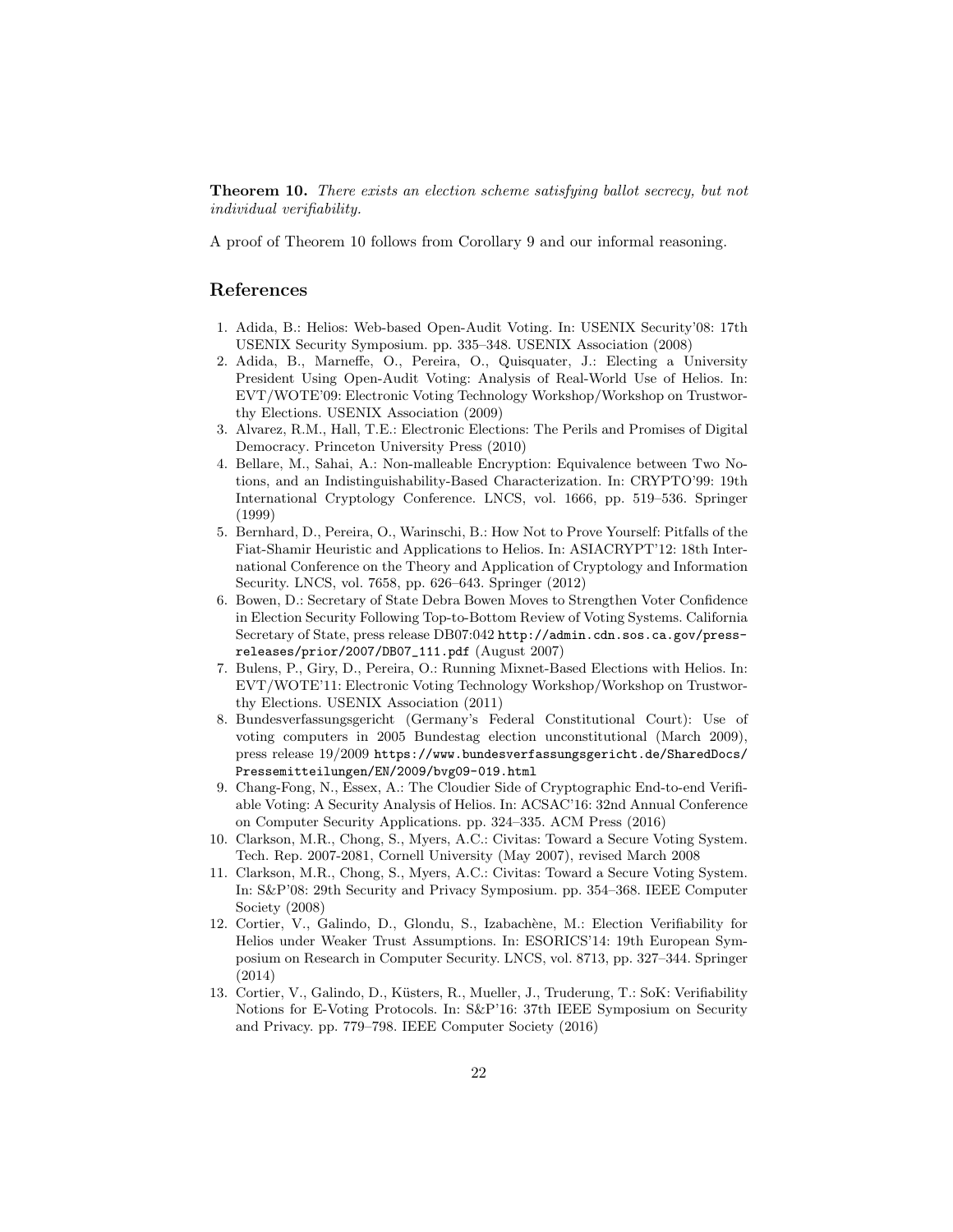- 14. Cortier, V., Lallemand, J.: Voting: You Can't Have Privacy without Individual Verifiability. Tech. Rep. hal-01858034, INRIA (2018)
- 15. Cortier, V., Smyth, B.: Attacking and fixing Helios: An analysis of ballot secrecy. Journal of Computer Security 21(1), 89–148 (2013)
- 16. ElGamal, T.: A public key cryptosystem and a signature scheme based on discrete logarithms. IEEE Transactions on Information Theory 31(4), 469–472 (1985)
- 17. Fiat, A., Shamir, A.: How To Prove Yourself: Practical Solutions to Identification and Signature Problems. In: CRYPTO'86: 6th International Cryptology Conference. LNCS, vol. 263, pp. 186–194. Springer (1987)
- 18. Groth, J.: Simulation-Sound NIZK Proofs for a Practical Language and Constant Size Group Signatures. In: ASIACRYPT'02: 12th International Conference on the Theory and Application of Cryptology and Information Security. LNCS, vol. 4284, pp. 444–459. Springer (2006)
- 19. Gumbel, A.: Steal This Vote: Dirty Elections and the Rotten History of Democracy in America. Nation Books (2005)
- 20. Jones, D.W., Simons, B.: Broken Ballots: Will Your Vote Count?, CSLI Lecture Notes, vol. 204. Center for the Study of Language and Information, Stanford University (2012)
- 21. Juels, A., Catalano, D., Jakobsson, M.: Coercion-Resistant Electronic Elections. In: Chaum, D., Jakobsson, M., Rivest, R.L., Ryan, P.Y. (eds.) Towards Trustworthy Elections: New Directions in Electronic Voting, LNCS, vol. 6000, pp. 37–63. Springer (2010)
- 22. Katz, J., Lindell, Y.: Introduction to Modern Cryptography. Chapman & Hall/CRC (2007)
- 23. Kiayias, A., Zacharias, T., Zhang, B.: End-to-end verifiable elections in the standard model. In: EUROCRYPT'15: 34th International Conference on the Theory and Applications of Cryptographic Techniques. LNCS, vol. 9057, pp. 468–498. Springer (2015)
- 24. Kohno, T., Stubblefield, A., Rubin, A.D., Wallach, D.S.: Analysis of an Electronic Voting System. In: S&P'04: 25th Security and Privacy Symposium. pp. 27–40. IEEE Computer Society (2004)
- 25. Kremer, S., Ryan, M.D., Smyth, B.: Election verifiability in electronic voting protocols. In: ESORICS'10: 15th European Symposium on Research in Computer Security. LNCS, vol. 6345, pp. 389–404. Springer (2010)
- 26. Küsters, R., Truderung, T., Vogt, A.: Accountability: Definition and relationship to verifiability. In: CCS'10: 17th ACM Conference on Computer and Communications Security. pp. 526–535. ACM Press (2010)
- 27. Küsters, R., Truderung, T., Vogt, A.: Verifiability, Privacy, and Coercion-Resistance: New Insights from a Case Study. In: S&P'11: 32nd IEEE Symposium on Security and Privacy. pp. 538–553. IEEE Computer Society (2011)
- 28. Küsters, R., Truderung, T., Vogt, A.: Clash Attacks on the Verifiability of E-Voting Systems. In: S&P'12: 33rd IEEE Symposium on Security and Privacy. pp. 395–409. IEEE Computer Society (2012)
- 29. Küsters, R., Truderung, T., Vogt, A.: Accountability: Definition and relationship to verifiability. Cryptology ePrint Archive, Report 2010/236 (version 20150202:163211) (2015)
- 30. Lijphart, A., Grofman, B.: Choosing an electoral system: Issues and Alternatives. Praeger (1984)
- 31. Meyer, M., Smyth, B.: An attack against the Helios election system that exploits re-voting. arXiv, Report 1612.04099 (2017)